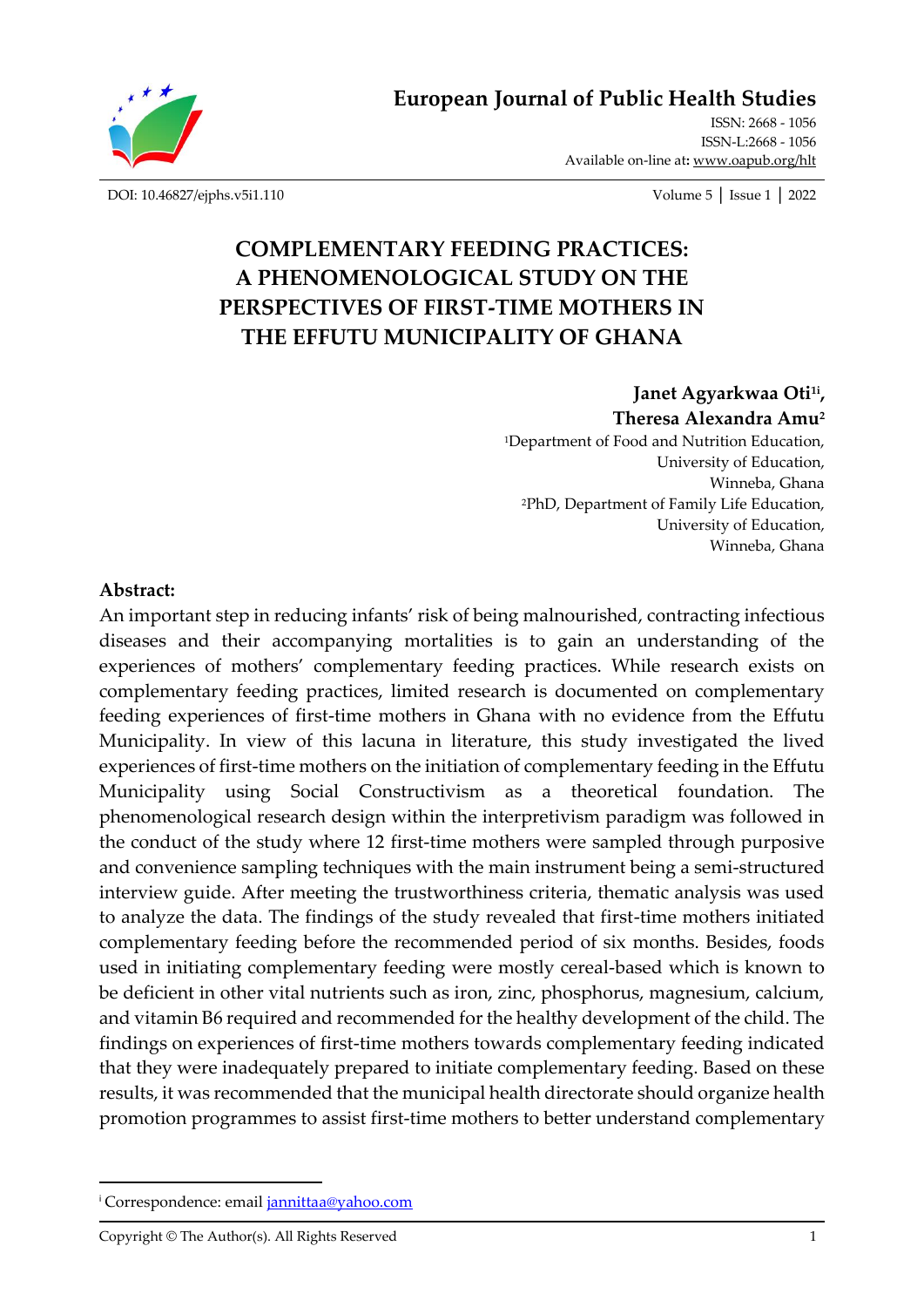feeding with its accompanying positive consequences of improving child growth and development.

**Keywords:** complementary feeding, first-time mothers, infants

# **1. Introduction**

Malnutrition, mortality, and morbidity among infants are regarded as a global public health concern in these modern times, with empirical data pointing to incorrect feeding practices as a key contributor. Consistent with this claim, it has been reported that globally, 5.3 million children under 5 years died in 2018 (World Health Organization, 2018). In 2020, the World Health Organization reported that 149 million children less than 5 years were estimated to be stunted (too short for their age) 45 million were estimated to be wasted (too thin for height) while around 45% of infants' morbidity are linked to undernutrition which mostly occurs in low to middle-income countries. Available evidence suggests that South Asian countries like Pakistan are noted to have the highest prevalence of undernutrition with stunting accounting for 40.2%, wasting 17.7%, and underweight 28.9% (United Nations Children Fund, UNICEF, 2020). It is believed that some of these situations could be traced to the initiation of complementary feeding; especially when it was started, how it was done, the kinds of food that were introduced, and the reactions of both mother and child. Therefore, there is the need for more research to generate very definitive and compelling evidence such as the lived experiences of firsttime mothers on their practice of complementary feeding.

Consistent with these findings, African countries such as Ethiopia and Ghana continue to show limited progress towards the attainment of Target 3.2 of goal 3 of the Sustainable Development Goals which among other things aim to avoid and end preventable death of infants before attaining age 5. For instance, in Ethiopia, the rate of stunting, underweight, and wasting among infants under 5 years was 37%, 21%, and 7% respectively (Ethiopia Mini-Demographic and Health Survey, 2019). In Ghana, available statistics have revealed that 28% of all infants under 5 years are stunted with about half of these children being between 6-23months after birth and that 1 out of every 24 Ghanaian children dies before age 1, and 1 in every 17 dies before age 5 with maternal mortality being 319 per 100,000 live births (Schmidt-Traub, Kroll, Durand-Delacre, Teksoz & Sachs, 2017; Ghana Statistical Service, 2015; Ghana Health Service, 2015). This available evidence suggests that malnutrition is a major cause of infant mortality and morbidity, and therefore, an affront to infant wellbeing. Accordingly, there is the need for a sustained effort not only in halting the phenomenon but to as well reverse the situation by exploring strategies in specific settings that would lead to recommendations on the best strategies for ensuring child survival and their long time well-being.

In arguing for the essence of the introduction of complementary feeding for an infant after 6 months, the World Health Organization (2017) maintained that after 6 months, exclusive breastfeeding is not adequate to meet the growing nutritional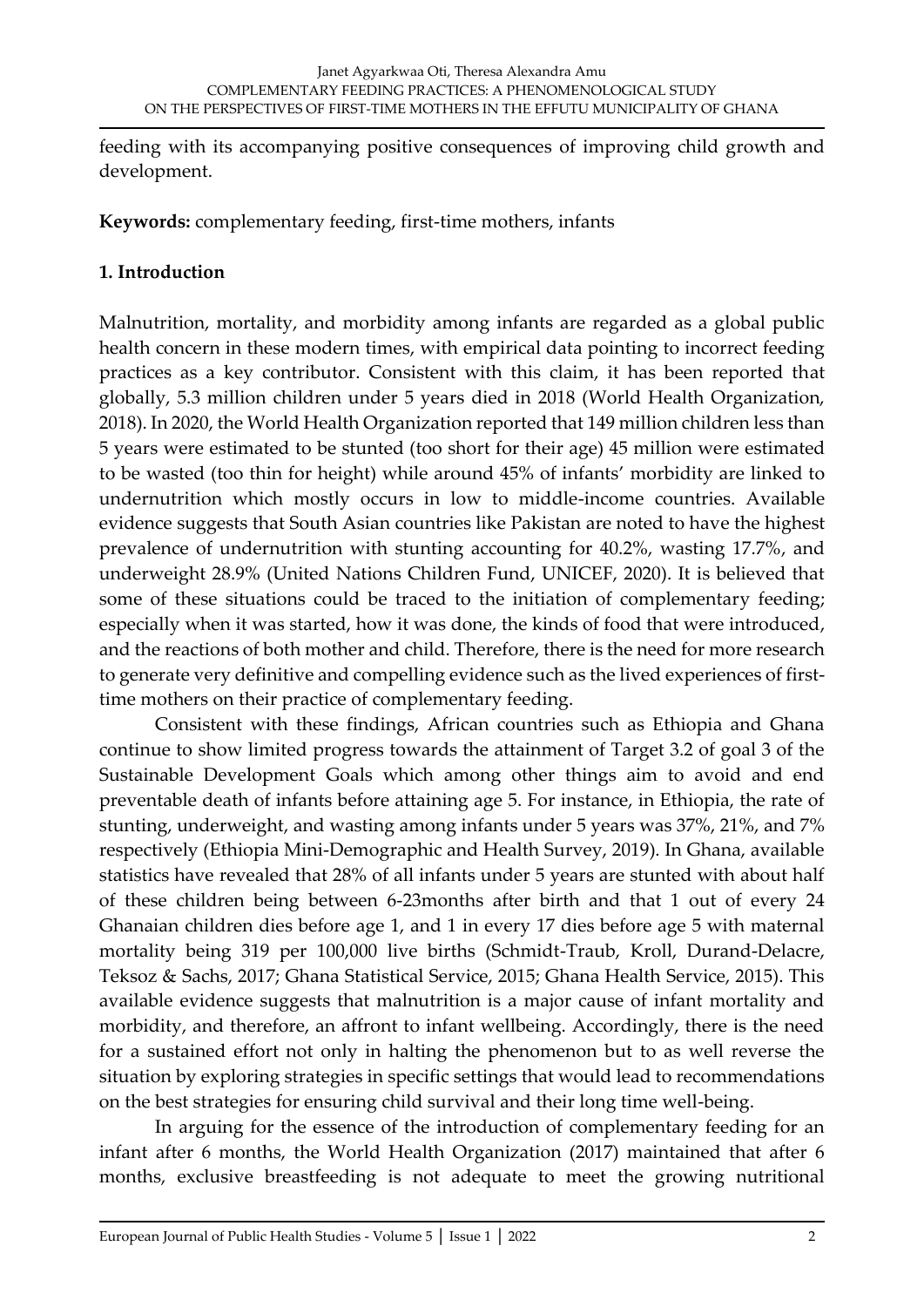demands of infants and therefore, calls for the introduction of complementary feeding to augment breast milk. However, this transition process if not well implemented, could be injurious to the child. Consequently, food and nutrition experts and public health practitioners have underscored the prominence of complementary feeding as one of the fundamental core mechanisms and a key prerequisite in ensuring optimal growth and development among children. Explained as the gradual process of introducing any solid, semi-solid or soft food, that is either manufactured or locally prepared, and is suitable as a complement to breast milk when breast milk becomes insufficient to satisfy the nutritional requirements of the infant (Haruna, 2018). This period apart from being a window for tremendous growth and development is also an epoch where infants become susceptible to nutrient deficiencies and excesses and marked dietary changes as children are exposed to new foods, tastes, and feeding experiences (Kostecka, Jackowska & Kostecka, 2020). In essence, complementary feeding though beneficial could become a dangerous means of making infants susceptible to infectious diseases if not properly executed. It is assumed that first-time mothers are susceptible to engaging in excesses that are likely to have varied outcomes for their children because of a lack of knowledge, skills, and will to prudently introduce complementary feeding. Hence, understanding the experiences especially from first-time mothers is a step towards realizing desired complementary feeding.

To curb the dangers associated with the introduction of complementary feeding, World Health Organization (2010) has advanced eight-core indicators guiding appropriate complementary feeding practices. These include: 1) early start of breastfeeding; (2) exclusive breastfeeding under 6 months; (3) sustained breastfeeding for 1 year; (4) the introduction of solid, semi-solid or soft foods; (5) minimum dietary diversity; (6) minimum meal frequency; (7) minimum acceptable diet; and (8) consumption of iron-rich or iron-fortified foods. Besides, WHO's recommendations, countries have evolved nationwide indicators as a guide to the effective practice of complementary feeding, for instance, the Ghana Health Service's (2015) Child Welfare Clinic (CWC) and Ghana Promotion of Complementary Feeding Practices Project, 2011. These interventions over the years had focused on empowering mothers to become competent to practice appropriate childcare, feeding especially during the first 1000 days of the infants and the general wellbeing of their children (Bentil, Steiner-Aseidu & Lartey, 2016; Gyampoh, Otoo & Aryeetey, 2014). In line with these, it is concluded that at global and national levels there have been interventions aimed at accelerating momentum to improve appropriate complementary feeding practices.

In spite of these interventions, optimal complementary feeding practices remain a challenge around the world. In developing countries, it has been discovered that one out of every six children is being fed a diet that meets the least possible requirements for healthy growth and development. (Begin & Aguayo, 2017). In Africa, evidence from Cross River State in Nigeria by Udoh and Amodu (2016) revealed that 31.5% of children aged 6-23 months meet the minimum diet diversity with 36.5% meeting minimum meal frequency and 7.3% receiving acceptable diet. Similarly, evidence from a community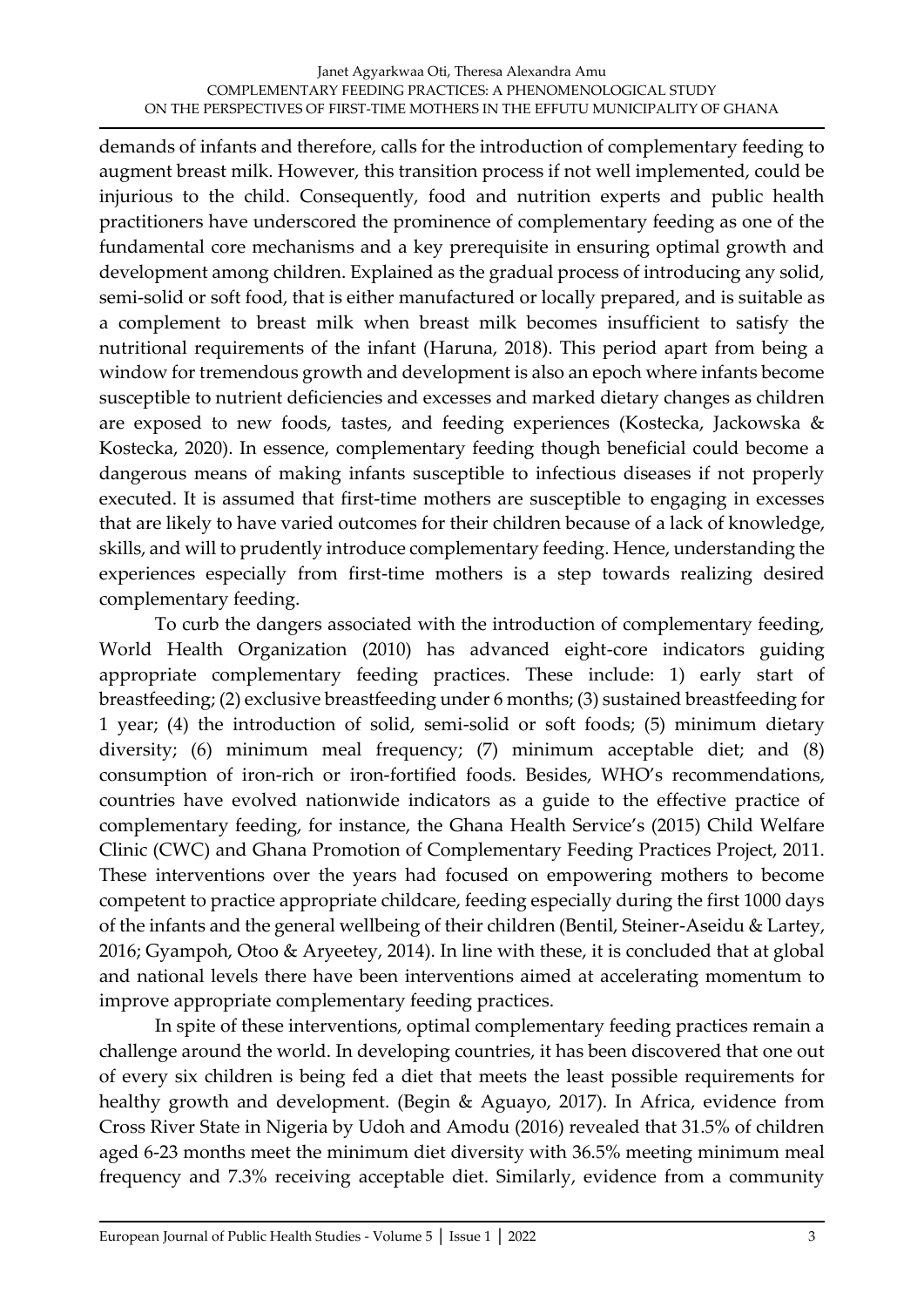based cross-sectional study on children aged 6-24 months in North West Ethiopia found 63% of the children received minimum meal frequency, 9.8% for minimum diet diversity, and only 8.6% received the minimum acceptable diet (Mulat, Alem, Woyraw & Temesgen, 2019).

In Ghana, Haruna's (2018) study on factors influencing optimal complementary feeding practices among mothers of children aged 6-23 months, discovered that only 67.1% of all children between the ages of 6-23 months were introduced solids at the recommended age of 6 months. For all children aged 6-23 months, 65% achieved minimum meal frequency (MMF), 33% achieved minimum dietary diversity (MDD) and 24.3% achieved minimum adequate diet (MAD). National estimates by the Ghana Statistical Service (2015) have unveiled that 52% of infants in their first 6 months of life are exclusively breastfed whilst only 13% of children within the ages of 6 months and 23 months of age receive optimal complementary feeding. With these revelations, there is proof that optimal complementary feeding practices are a challenge due to the noncompliance with WHO's guidelines on complementary feeding practices.

Meanwhile, extant research has indicated that adherence to the health guidelines on complementary feeding is influenced by a myriad of factors such as socio-economic, cultural, and personal related factors with much less awareness on how complementary feeding practices vary across diverse populations around the globe (Cook, Powell. Ali, Penn-Jones, Ocheng & Randhawa, 2020). On the part of Njai and Dixey (2013), mothers' socioeconomic status, income level, cultural and traditional practices very well influence the early introduction of complementary foods and henceforth lead to changes in their infant feeding practices. In another study, Mokori, Schonfeldt, and Hendricks (2017) found out that immunization, deworming, and age of the child were associated with complementary feeding practices. Other researchers have identified mother's decisionmaking role, attendance of the postnatal clinic, and receiving advice on child feeding from family, friends and neighbours are closely associated with complementary feeding (Chapagain 2013; Molla, Esigu & Nega, 2017).

However, maternal age, maternal knowledge, child illness, poverty, early and single motherhood, poor social and professional support, poor knowledge, myths and misconceptions, and unintended pregnancies are major bottlenecks affecting the practice of optimal complementary practices with complementary feeding as key determinants of complementary feeding practices (Korir, 2013; Kimani-Murage, Fotso, Egondi, Abuya, Elungata, Zirabli & Madise, 2014). It could be said that these might not be the only main reasons for the challenges to optimal complementary feeding practices among mothers. Besides, cursory scrutiny from these studies reveals that these studies adopted quantitative methodologies in their inquiries in understanding the phenomenon and therefore gave little or no account on the lived experiences from the mothers who initiate complementary feeding. Hence, it is prudent that other studies adopt methodologies that acknowledge the complexity in human interactions and social behaviours, and views knowledge as not only created through interpretations that people give to social constructs but also being created through the interpretations that people give to social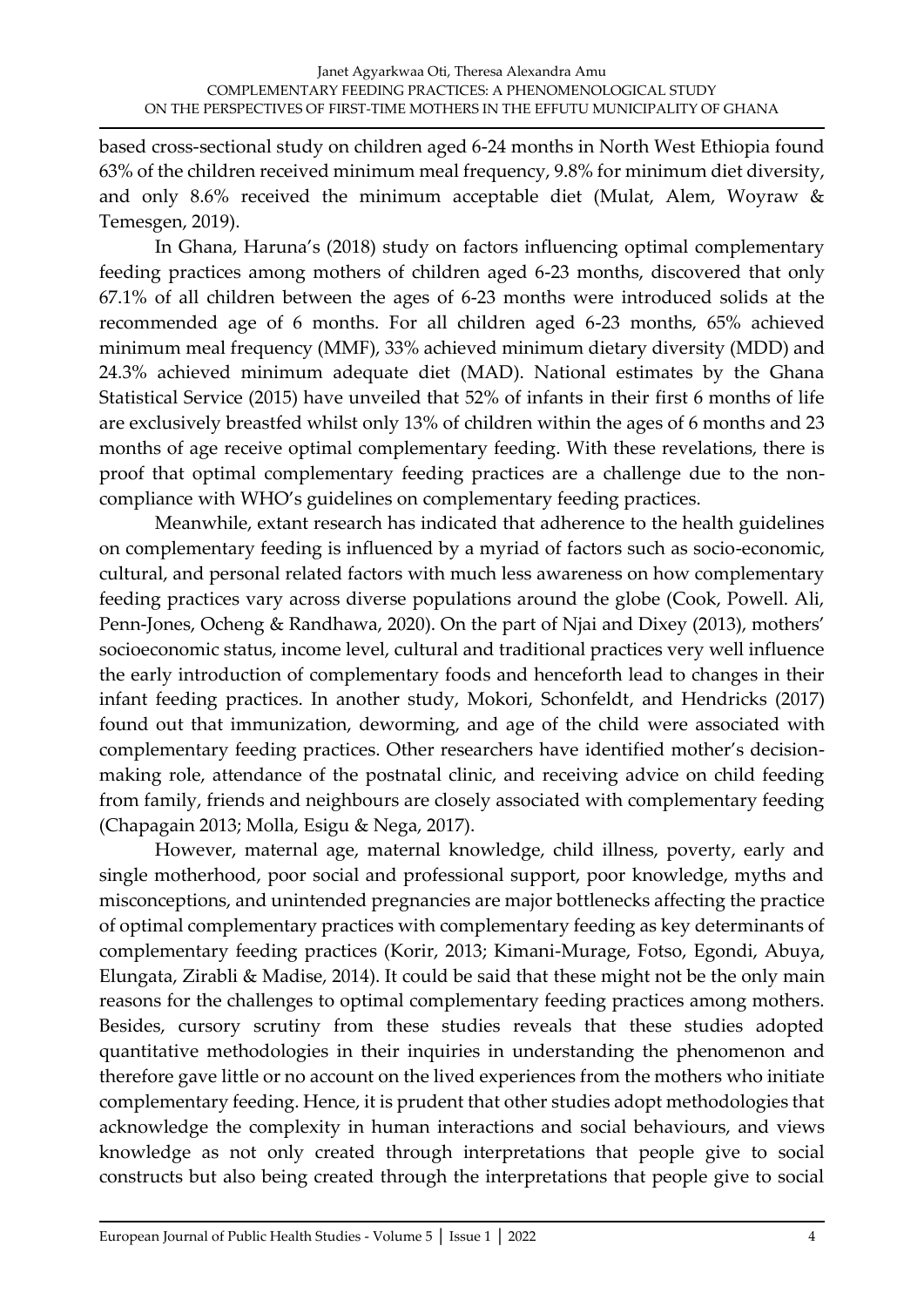constructs (Saunders, Lewis & Thornhill, 2016) as to give a true picture of the practice of complementary feeding. Therefore, while knowledge is growing regarding the challenges to appropriate complementary feeding practices from different cultural backgrounds, less is known about the lived experiences of first-time mothers in contextspecific settings in Ghana. This study explored the lived experiences of first-time mothers on complementary feeding practices.

Optimum nutrition has been identified as a fuel to life in all human stages, with much emphasis made on the period between 6-23 months of every infant's life, documented as the most critical window in promoting optimal child growth and development (Haruna, 2018). Consistent with this claim, the WHO (2010) has advocated for strict compliance of mothers in adhering to the guidelines on complementary feeding practices. This is based on evidence from previous study by Awobgenja and Ugwuona (2010), reporting the link between infants' poor nutritional status and mothers' knowledge in initiating complementary feeding.

Furthermore, studies by Saaka, Larbi, Mutaru, and Hoeschle-zeledon (2016) from 45 districts in the northern enclave of Ghana revealed appropriate complementary feeding practices of only 15.7% whereas studies from the Greater Accra Region recorded the prevalence of optimal complementary feeding practices to be 21%, 38% and 32% for Ga West, Tema, and Ashaiman Metropolitan area and Accra Metropolitan enclave respectively (Agbozo, Colecraft, & Ellahi, 2015; Bentil et al., 2016 & Gyampoh, et al., 2014). Even though the aforementioned evidence reveal that an attempt has been made in recent past to uncover the nature of complementary feeding in Ghana, it is also clear that studies on complementary feeding in the Effutu Municipality is rare.

Besides, a cursory observation from neighbourhoods and anecdotal evidence from the Municipality identified some toddlers with some unhealthy physiques such as protruding bellies, pale faces, bulging eyes, unhealthy hair growth, poor skin growth etc. Perhaps, these conditions seem not to be reported at the various health centres because mothers were noticed by public health personnel to be irregular for postnatal visits making it difficult in monitoring their baby's growth. Besides, the WHO (2015) have reported that just a few women avail themselves for postnatal visit within the early days of giving birth, and experts recommend that a woman should be evaluated by a health professional within 24 hours of giving birth, as well as discuss with the new mother the timing of additional postnatal appointments for the baby's immunization schedule.

Meanwhile, the World Health Organization (WHO) has recently updated the worldwide recommendations on postnatal care for women and babies through a technical consultation process. The updated guidelines address the timing and content of postpartum care for both mothers and babies.

In line with the fact that 6-23 months period of infants is the most critical window in promoting optimal child growth and development, there is a need to revisit research on first-time mothers' experiences on the initiation of complementary feeding so as to identify the challenges encountered when practicing complementary feeding at their inception and effectively manage them. Without this knowledge, the fight to arrest the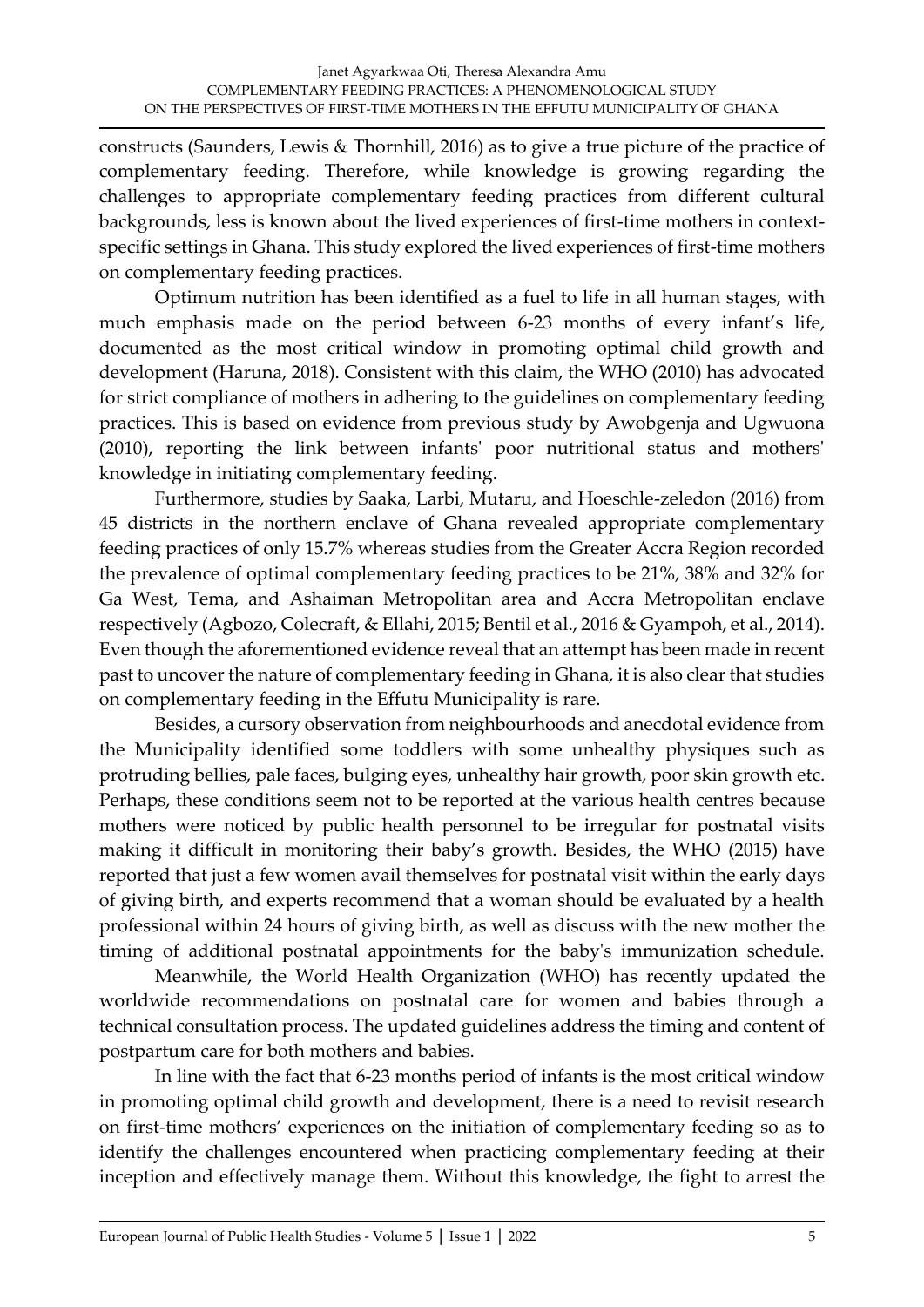adverse and multi-dimensional health and developmental consequences associated with suboptimal complementary feeding would be a mirage. Besides, previous studies conducted in other parts of Ghana have failed to uncover the lived experiences of firsttime mothers and have predominantly adopted the positivist paradigm, utilizing quantitative approaches in investigating trends on complementary feeding. Drawing on Harrison, Brodribb, and Hepworth (2017) call for stakeholders to address the confusion mothers experience on complementary feeding guidelines, including knowing what to feed and how to engage in healthy infant feeding, this study becomes relevant. The following research questions guided the study:

- 1) At what age do first-time mothers initiate complementary feeding to their babies?
- 2) What foods do mothers introduce their babies to and how is it introduced?
- 3) How do first-time mothers experience the initiation of complementary feeding?

It is hoped that the findings of the study would be helpful in a number of ways. Firstly, the outcome of the study would expose health administrators, and food and nutrition practitioners to get a deeper understanding of the everyday experiences of firsttime mothers on complementary feeding practices which would enable them to implement strategies not to only assist first-time mothers but also nursing mothers, in general, to cope with the confusion and anxiety associated with the practice of complementary feeding. Secondly, the outcome of the study would bring to bear the foods nursing mothers usually use during complementary feeding so that the extent to which parents follow the recommended diets could be determined and for improved child health. Besides, the results of the study would expand the frontiers of knowledge in the field of complementary feeding practices, especially with first-time mothers. Finally, the findings of the study would guide the Winneba Municipal Health Directorate to design and implement workable programmes to raise awareness of the dangers associated with subnormal feeding practices among nursing mothers which would lead to enhanced child health in the Municipality and beyond.

### **2. Theoretical Underpinning of the Study**

The theory of social constructivism constituted the theoretical framework of the study. Constructivist research, according to Creswell and Poth (2018), does not begin with a hypothesis about the topic of interest; rather, it creates a theory or pattern of meaning by interpreting what is learned throughout the investigation. Besides, multiple realities exist and are contingent on the individual, according to social constructivism (Denzin & Lincoln, 2011). Social constructivism suggests that individuals attempt to comprehend the environment in which they live and work (Creswell & Poth, 2018). As such individuals generate subjective meanings of their experiences, according to Denzin and Lincoln (2011), because knowledge is socially constructed. In linking this theory to the study, it could be said that first-time mothers construct a reality to complementary feeding that is uniquely theirs. Often times these meanings are formed through interactions with others, historical norms, and cultural norms (Creswell & Poth, 2018).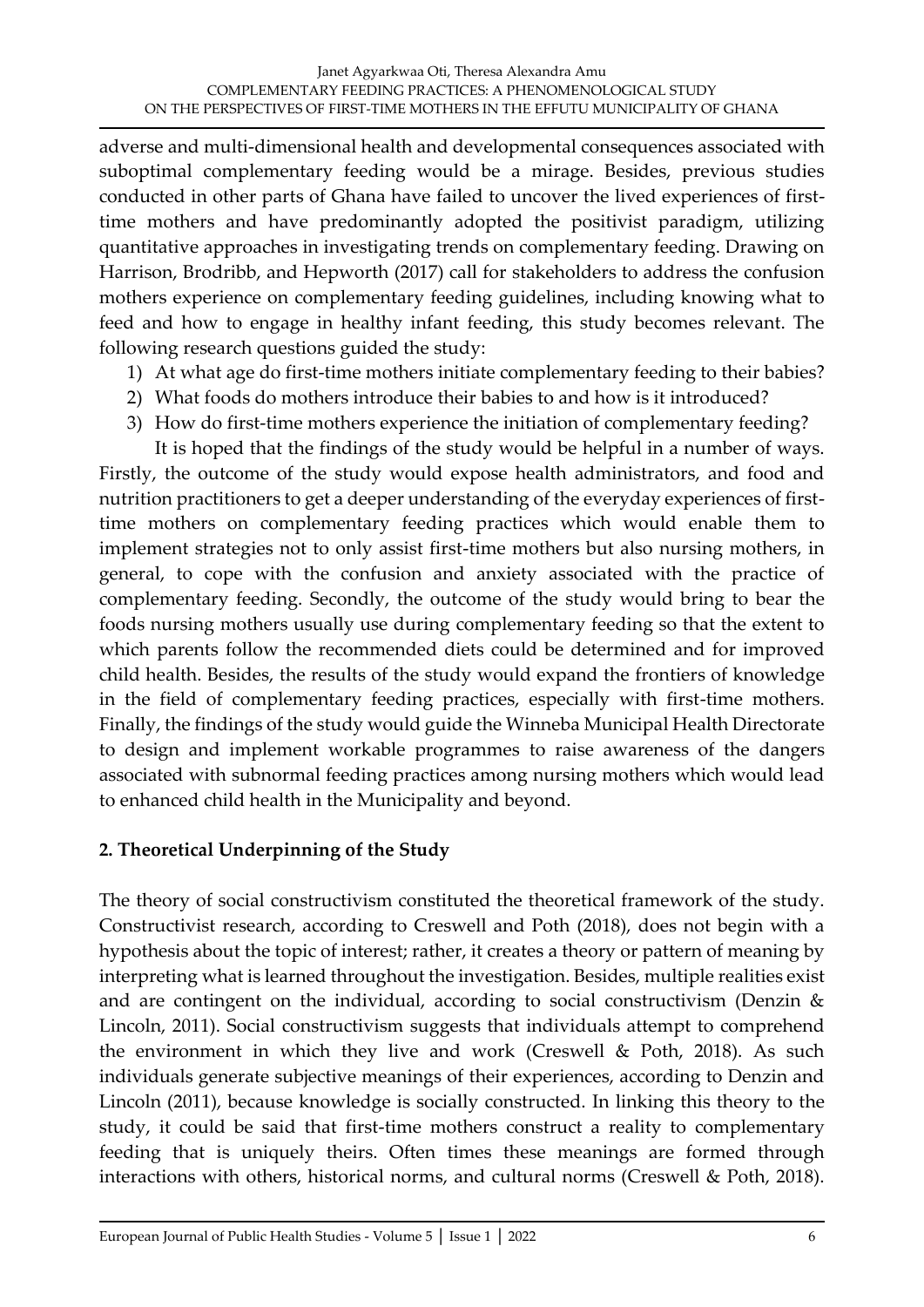This study, therefore, adopted social constructivism as the theoretical lens so as to comprehend the experiences of first-time mothers on complementary feeding, because of the way first-time mothers construct reality with complementary feeding through unique life experiences.

# **3. Methodology**

This study employed the interpretivist paradigm in line with the qualitative approach. The interpretivist stance is consistent with the argument that it acknowledges the complexity in human interactions and social behaviours and views knowledge as being created through interpretations that people give to social constructs (Saunders, Lewis & Thornhill, 2016). Therefore, the interpretivists conceptualize knowledge as the subjective view of the social actors. Besides, Creswell and Poth (2018) maintained that qualitative research is directed to issues that need to be explored by identifying variables that cannot easily be measured or to better hear silenced voices. As a result, an in-depth study of the lived experiences of first-time mothers on complementary feeding practices is needed to understand the unknown sides of complementary feeding practices of first-time mothers. This approach was deemed fit for the study because the researchers were interested in capturing a deeper understanding of the time first-time mothers initiate complementary feeding, the foods used to initiate complementary feeding as well as the lived experiences on complementary feeding practices.

This study adopted the phenomenology research design. Phenomenological methodology aims to explore and describe a common phenomenon or reality experienced by many individuals. Accordingly, the phenomenology research design is well suited to the purpose of this study which sought to explore the common realism of individuals who have experienced a shared phenomenon, such as first-time mothers who have experienced the transition from milk feeding to complementary feeding. Additionally, the qualitative approach offers this study the impetus of creating themes to answer research questions as well as to create textural and structural descriptions to understand the participants' experience with complementary feeding.

Qualitative researchers advocate for a small sample size due to the rich and volume of data collected (Burns & Grove, 2011). Researchers support small sample sizes in qualitative studies because it reduces time constraints of the interviewing process, and the transcription of the interview data (Parahoo, 2006). Whereas Creswell (2002) recommends 3-5 participants, Whitehead and Annells (2007) recommend 8-15 participants in qualitative studies. Therefore, 12 first-time mothers with children aged between 6-24 months who visited the Trauma Specialist Hospital, the Municipal Hospital, and the Municipal Health Centre for post-natal services were selected for the study through purposive and convenience sampling techniques. The data collection spanned a period of one week. The researchers discussed with the first-time mothers and agreed on the time and venue for the interviews. This was in line with Burns and Grove's (2011) suggestion that effective interviews require a venue and time that would make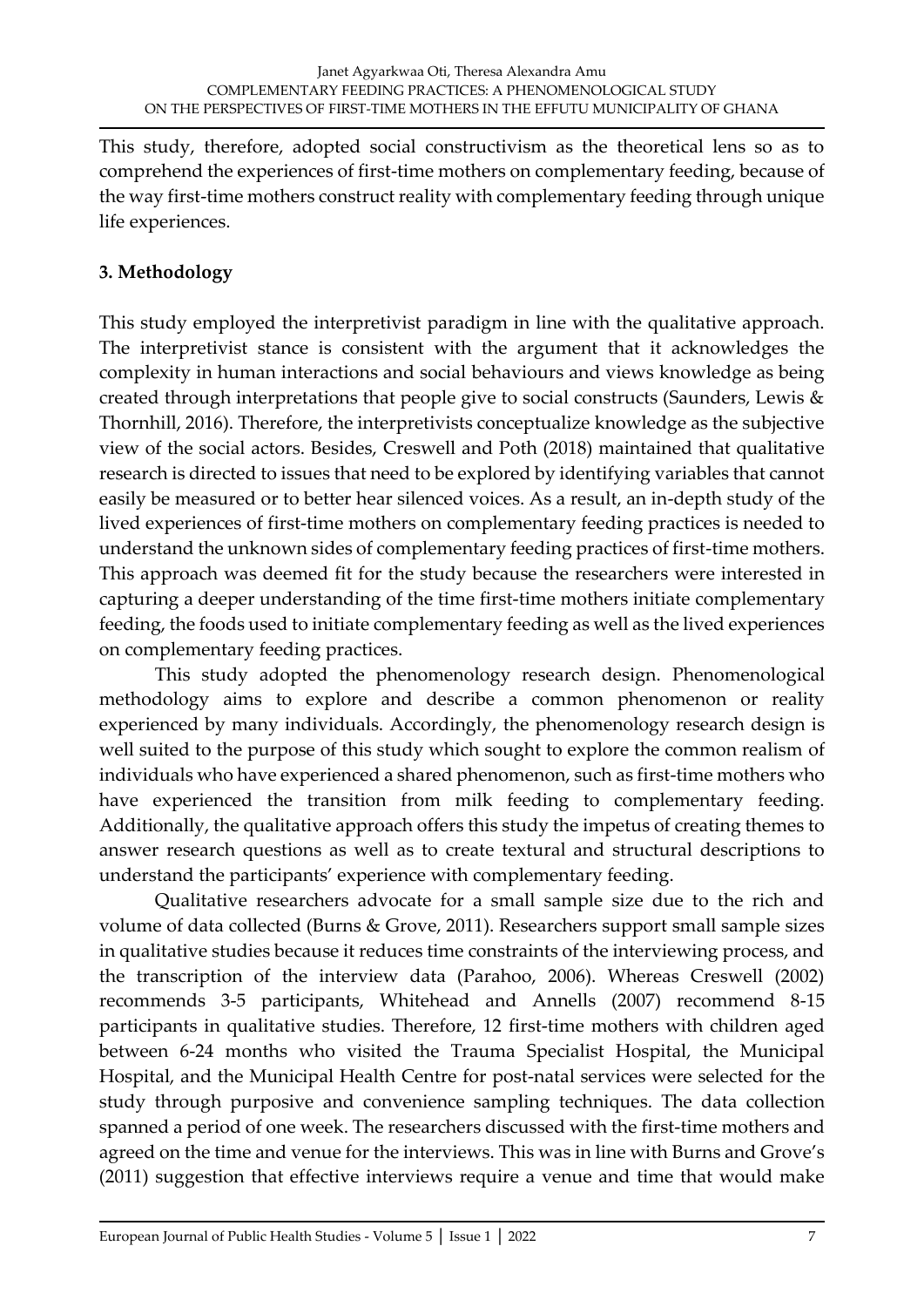participants comfortable, and devoid of disruptions. With the consent of the interviewees, the interviews were carried out at their location of choice. The researchers sought permission from the participants and recorded the interviews to ensure completeness in data capture.

The main instrument for the study was a semi-structured interview guide which was self-constructed along with the research questions. All the questions were openended consisting of a set of questions carefully worded and arranged with the intention of taking each respondent through the same sequence of issues by asking them the same questions using essentially the same words to minimize variation in the questions being posed. This interview protocol reduces the interviewer effect and facilitates data analysis (Patton, 2015). The researchers chose the face-to-face interviews because it helps to establish rapport with the participants, motivate them, and any discomfort, stress, or problem that the participant's experience can be detected through frowns, and other body languages that are unconsciously exhibited which would be difficult to detect in a telephone interview (Sekaran & Bougie, 2016). Therefore, the interviews made the data collection process more natural and conversational, hence making the participants relaxed in the process. The interview recordings were played and transcribed. Data transcription involves listening to each of the interviews and writing the information verbatim into text (Polit & Beck, 2010). The hand-written text was then typed in a word document, saved on a laptop computer, and transcribed. The researchers then read through the text data and corrected all errors in terms of spelling errors, and missing words.

The thematic approach was followed to analyze the data. The thematic approach involves the use of themes and patterns developed from the data collected based on the research questions backing the study (Silverman, 2010). Thematic analysis allows the researcher to identify, analyze and report themes within the data collected (Braun & Clarke, 2006). The data was then explored to help the researchers to familiarize with the data. The data exploration enabled the researchers to identify patterns of information that were vital to facilitate the coding process. The data were then coded. Boeije (2010) described data coding as the process of categorizing, assigning, or labelling segments of data with a word, a short phrase or a short name. This means that in the coding process, the researchers created categories in the research data and named them as codes.

The researchers used the theming data coding. This involves the use of phrases or sentences to describe an aspect of data (Saldana, 2013). Here, the researchers developed codes from the literature reviewed, read through the interview transcripts, identified relevant information in line with the themes, and copied and dropped them in the related codes. In the view of Myers (2009), the purpose of coding is to help researchers draw meaningful conclusions about the data, and assist the researcher in familiarizing with the data, recognizing the meaning of the data, and exploring the connection of the data. In addition, Corbin and Strauss (2008) emphasized that coding helps the researcher to extract and develop concepts from raw data in relation to their dimensions and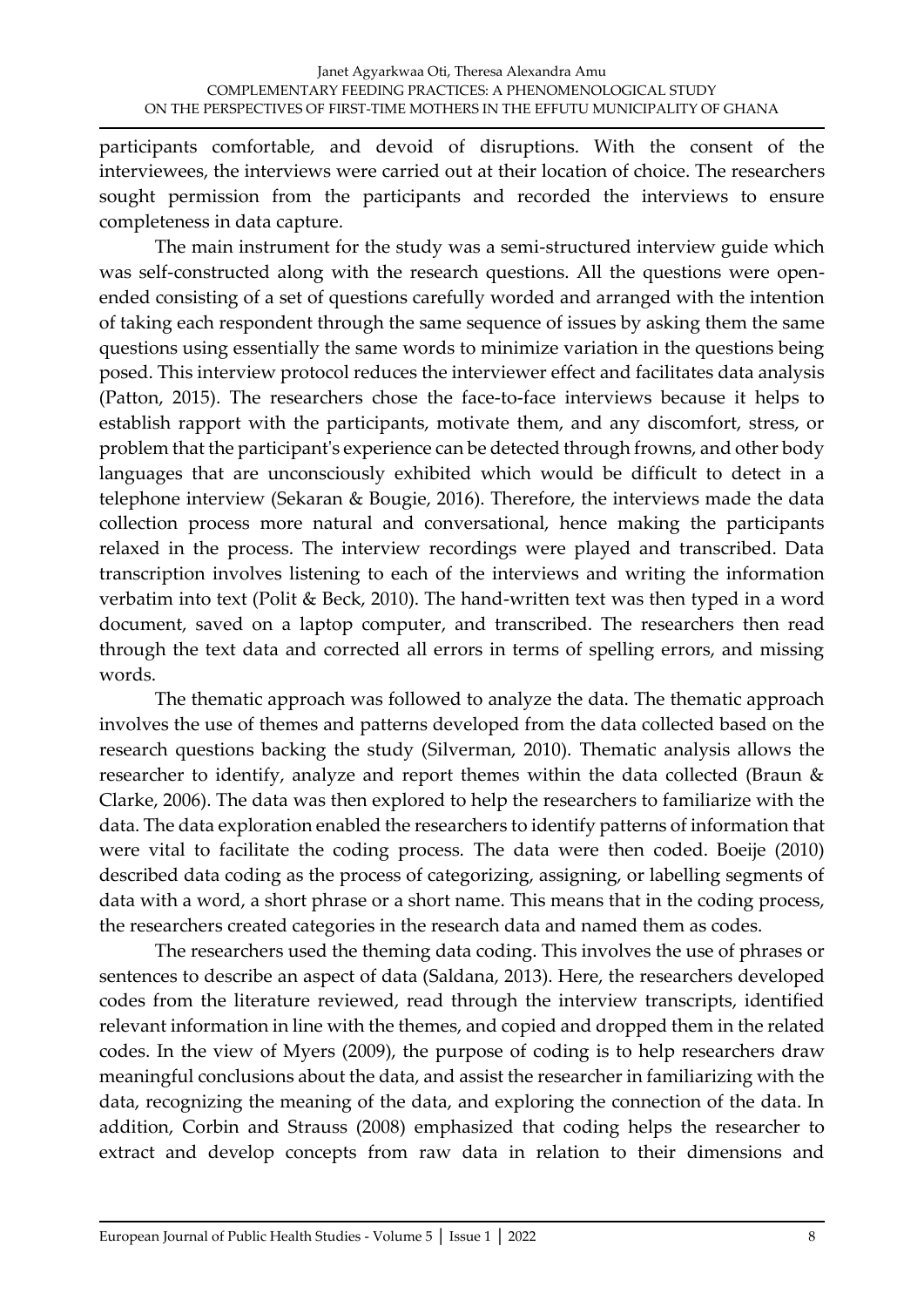characteristics. In the analysis, the researchers used statements made by the interviewees in relation to the themes.

Trustworthiness criteria in qualitative studies such as credibility, dependability, confirmability, and transferability were adhered to. Trochim (2006) argued that it is only the participants who are able to correctly judge the credibility of findings. Therefore, the researchers asked the interviewees to listen to the interview recordings, and they confirmed that the information was an accurate representation of their views. Dependability, which is similar to reliability in quantitative research, was ensured when the researchers gave a vivid description of the research process. For confirmability, the researchers developed the interview questions based on research questions that guided the study. For transferability, the researchers vividly described the context of the study so that anybody who wishes to generalize the findings to other contexts could identify the similarities in the settings and the possibility for such generalizations. Ethical issues such as access, confidentiality, anonymity, and informed consent were adhered to in the study.

### **4. Analysis and Discussion of the Data from the Research Questions**

**Research Question 1***:* At what age do first-time mothers initiate complementary feeding to their babies?

This research question explored the baby's age at which complementary feed was introduced. With this research question, the data gathered were categorized under themes such that theme 1 gives an account on initiation of complementary feeding by first-time mothers from birth to 4 months, theme 2 presents initiation of complementary feeding from 4-6 months of age, theme 3 detailed the account on complementary feeding from 6 months of age. First-time mothers elucidated their stance based on personal reasons which have been captured in the excerpts below:

# **Theme 1:** Initiation from 0-4 months of age

This theme captures excerpts from first-time mothers who initiate complementary feeding from 0-4 months of age. Mother one expressed her sentiment:

*"My story is very hard, hmmm for me I had an issue with breast milk production. My body system was unable to produce breast milk for my baby. Initially, after delivery, my midwife told me it was a bit normal in the cases of first-time mothers because the system is now adjusting itself which could take 2 to 3 days before it flows. After my consistent trial for my baby to suck, I still didn't get milk and of course, my baby must survive so I had to resort to the breast milk supplement, (SMA) I started with that for 3 months. I then introduced another pre-prepared baby food until she turned 6 months."*

It could be deduced from the preceding excerpt that hormonal dysfunction can be a major push factor for the early introduction of complementary feeding.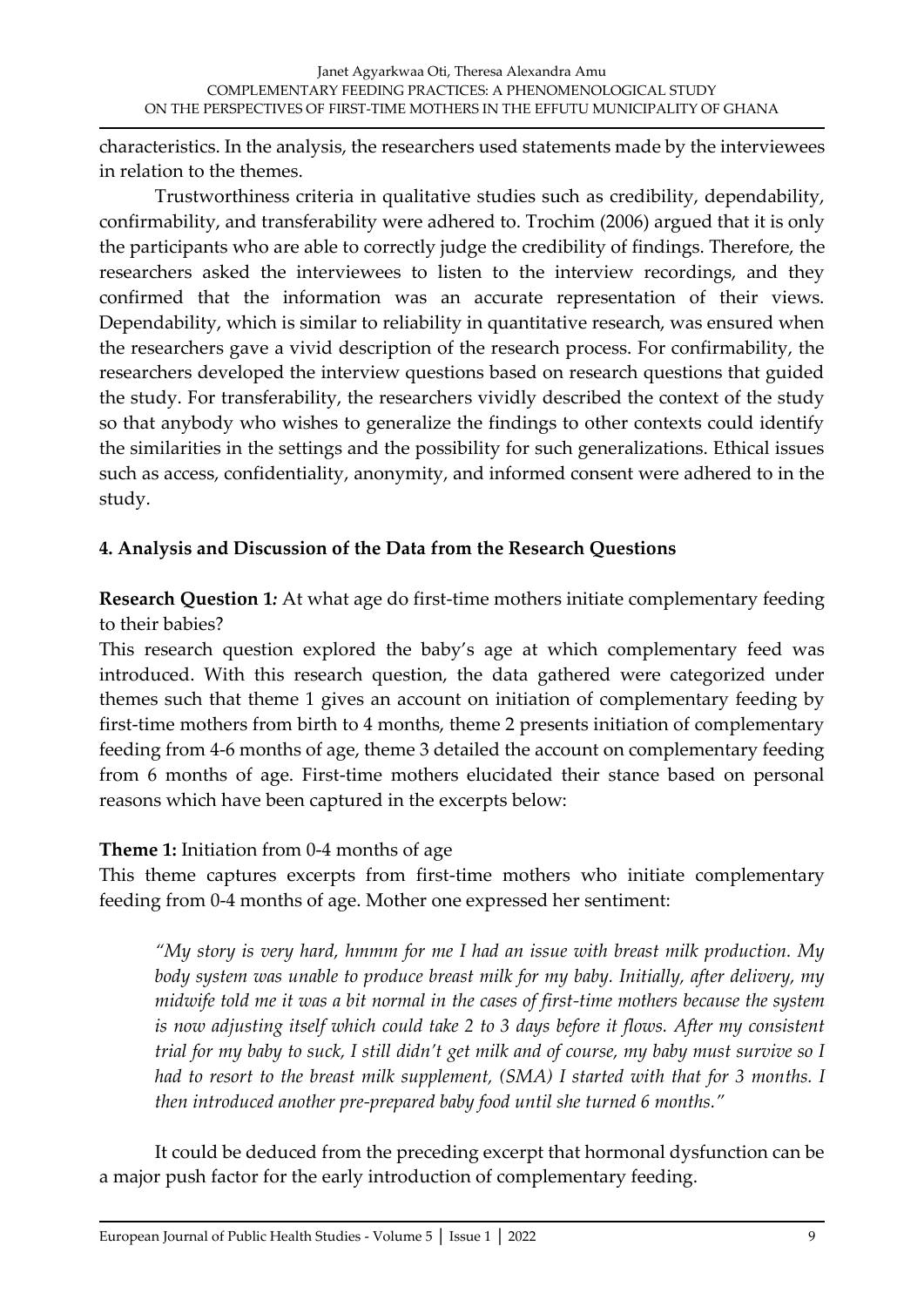Another mother had this to say:

*"I am a working mother whose work schedule demands that I get to work as early as possible. My work policy on motherhood includes the fact that when you deliver, you enjoy 3-months of maternity leave, so when I delivered, I enjoyed my maternity leave and had the opportunity to feed my baby constantly on the breast milk. But right after the resumption of duty; that is, when my son was 3 months old, I had to express the milk for him but he did not drink it. He always rejected the bottle with the expressed breast milk until I return home after work to feed him. My mum then suggested we try giving him real food to see if he will eat. Lo and behold we tried it and he ate so happily that it became a routine for him to eat complementary food whiles I was away and then feed him on the breast when I come back home. So indeed, my baby started feeding as early as 3 months 2 weeks."*

It is implied from the excerpt above that the demand from a paid job was not delimited to just the individual but also her dependent, causing an early initiation of complementary feeding.

In the course of soliciting information from the fresh mothers, there was an emerging category with the age range of mothers. The following excerpts are from younger mothers in the category of 15-18years of age:

*"Madam please I didn't produce breast milk after delivery, so after 2 days my baby was served with NAN 1 instant milk formula. After the introduction, I felt severely ill for 2 months and also constantly experienced pains in my breast. This hindered the flow of breast milk. My baby continued feeding on the instant formula until 3 months of age when I recovered from my ailment and started producing milk for my baby. Since he had not breastfed since birth there was a little challenge with him sucking. He poopo anytime I feed him with the breastmilk so I was advised to extract the initial milk from the breast since it was yellow. My grandma later gave him cerelac at 3months 3 weeks old and he ate very well and took the breast milk alongside."*

It is clear from the excerpt above that the affordances of the initiation of complementary feeding varies and the unexpected such as illness is no exception as expressed by the young mother and this could have a stern effect on the infant.

Another young mother shared similar claims:

*"My baby is 3 months 2 weeks, I gave him infant formula when he was 1 month old because the breast milk production was less but he rejected after one week so I stopped and just at 3 months I started complementary feeding, I fed him with cerelac. He had loose stool, so I became indecisive about whether to continue or to stop. I have decided to give him some time and continue later."*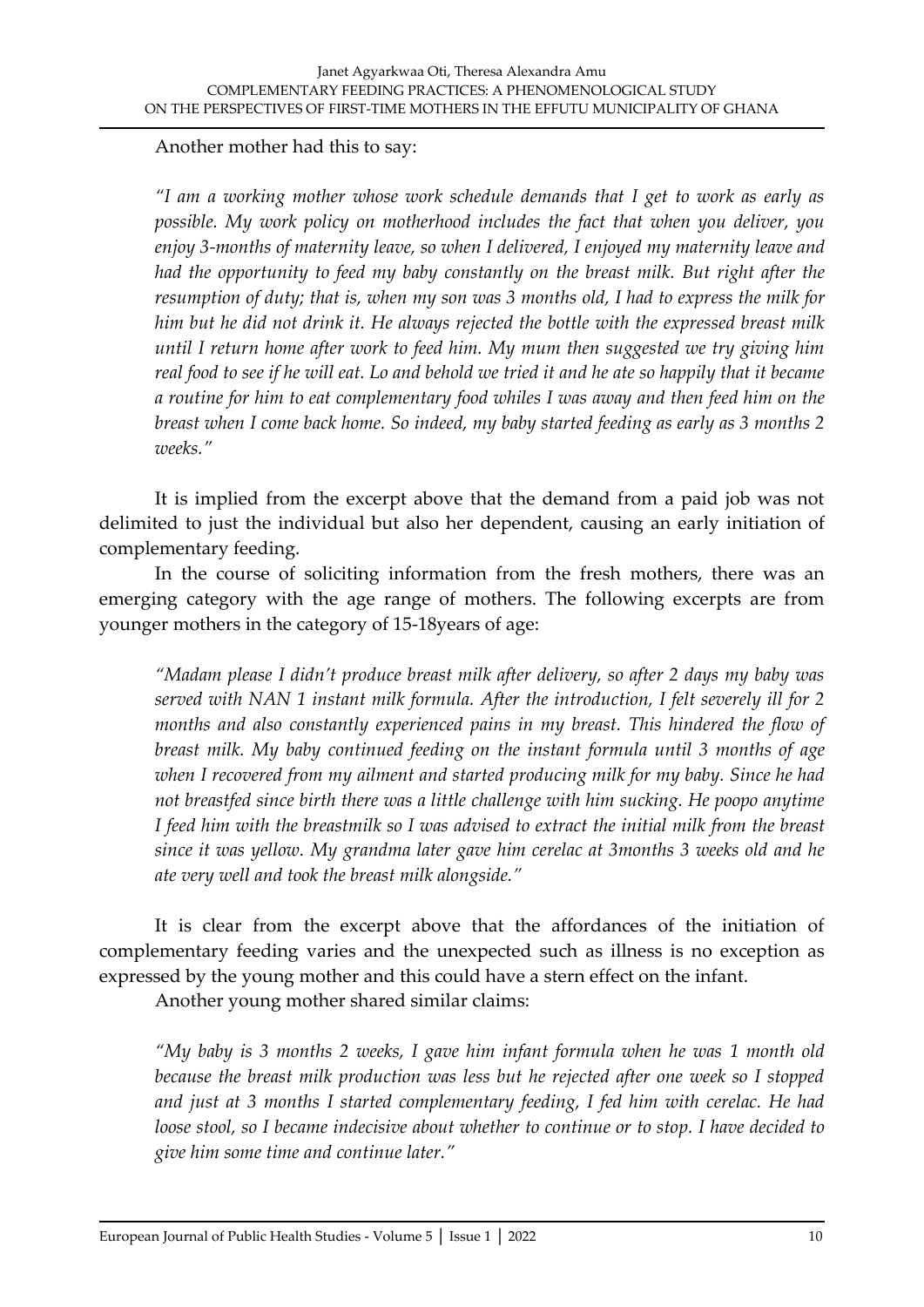It is inferred from the excerpt that breast milk production ability differs in every woman's case and can be a benchmark for the early initiation of complementary feed as expressed by a new mother.

Generally, it is deduced from the expressed sentiments of mothers that certain uncontrollable factors such as hormonal dysfunction, work demand, and illnesses are attributes to the early introduction of complementary feed.

### **Theme 2:** Initiation from 4-6 months of age

This theme captures excerpts from first-time mothers who initiate complementary feeding from 4-6 months of age. A new mum expressed her claims:

*"I started my baby's complementary feeding from the 4th month though I knew it was very early. I did it out of frustration because my baby cried too much both day and night making me unable to rest adequately. I was advised by my grandmother that the breast milk might be insufficient for her and that she was not getting satisfied after a feed so I decided to feed her on semi-solid foods as advised. When I introduced the complementary food for the first time, she ate it very well and after that, she slept for so long a time that I was motivated to continue, that is how I started with the complementary feed."*

It is can be deduced from this excerpt that the frustrations from a baby's cry can trigger the initiation of complementary feeding.

Sharing a similar viewpoint another first-time mother had this to say:

*"My baby always cries and looks at my face any time I am eating so I once tried giving her a little of what I was eating and he ate it. based on this, I felt he did not like the taste of breast milk. His reaction to the introduction of solid food made me start complementary feeding when he was four months old."*

The curiosity of babies in some cases influences their mothers to disregard the recommended age for complementary feeding and this is seen in the preceding excerpt.

Furthermore, it is iterated in the excerpt below that work-related stress has implications with respect to the initiation of complementary food within 4-6 months:

*"The work I do does not permit me to breastfeed my baby as expected. Also, due to work stress, I am not able to produce more breast milk making her unable to gain much weight. Due to this, I had to start complementary feeding at 4 months."*

It can be deduced from the above excerpt that the early introduction of complementary feed is as a result of work stress playing a key role in the breast milk production of the nursing mother in order to abide by the recommended 6 months of exclusive breastfeeding.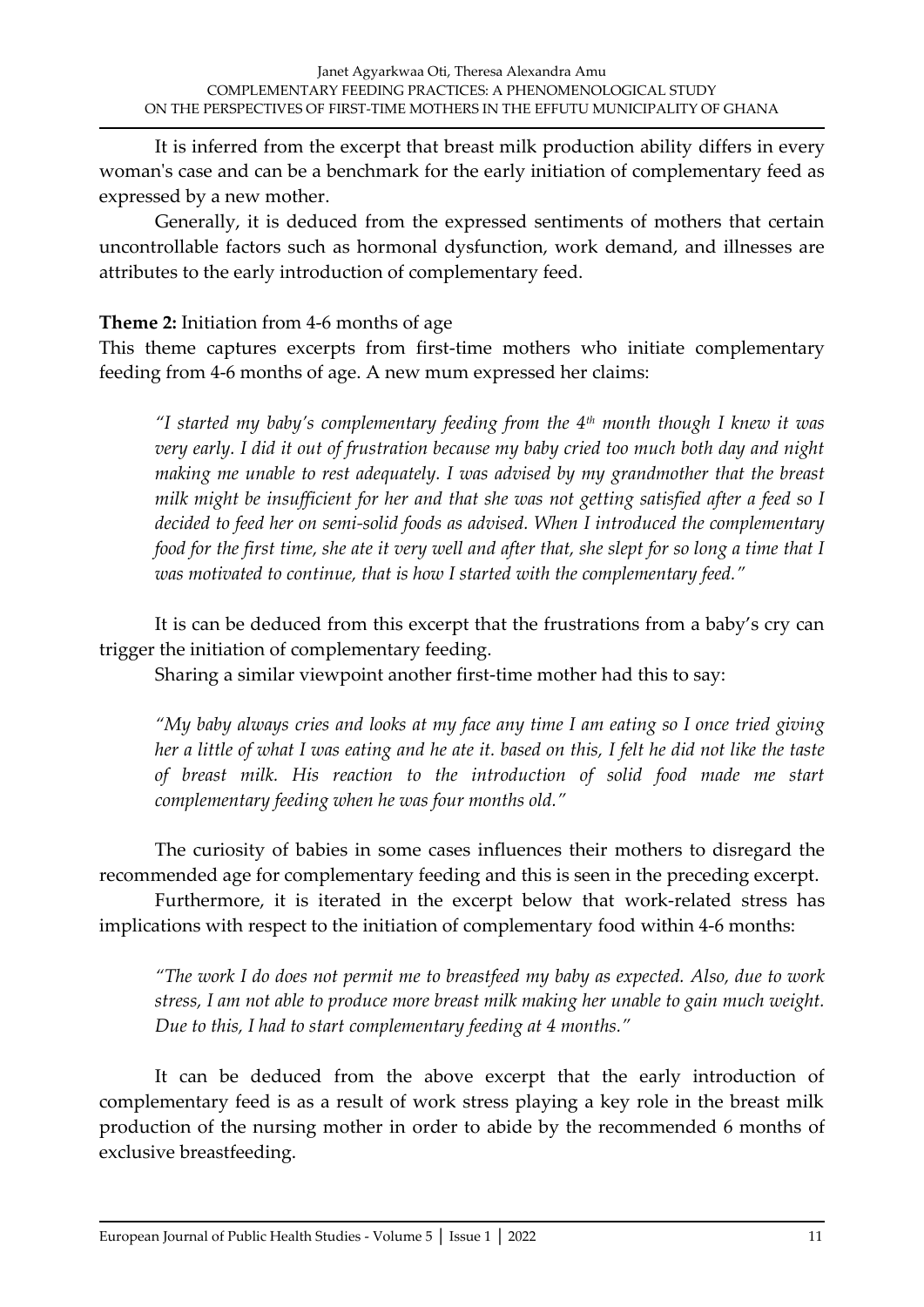Again, the excerpt below reveals the view of a young first-time mother in the category 15 to 18 years:

*"Please my baby is 5 months 2 weeks old now but I have started feeding her already. I started when she was 5 months old. In fact, my baby can cry 'paa' so I felt she does not get satisfied after feeding on the breast so I decided to give her extra food that was how and why I started complementary feeding at that age."*

It could be deduced from the shared experiences of new mothers that the quest for infants to gain weight, work stress, infant gestures showing readiness to eat, accounted for the early initiation of complementary feeding.

**Theme 3:** Initiation from 6 months of age

While some of the mothers fed their babies prior to 6 months due to personal experiences others were very skeptical and cautious with respect to initiating complementary feeding being new mothers. Below are excerpts validating this claim.

From a new mother's perspective:

*"As for me, I was being very careful so I waited till my baby was 6 months before I started complementary feeding though at a point in time she cried too much and I felt she was not getting satisfied, yet I waited."*

Another new mother shared a similar thought as expressed in the excerpt below:

*"I was very ready to introduce complementary feeding before the statutory 6 months until a friend shared with me the experience she had. She said she rushed to feed her baby when he was not up to 6 months and she ended up with him at the hospital for a month because he caught a serious infection. This really made me cautious even though my mother kept telling me to give my baby food and nothing will happen to him but I did not listen to her and waited till my baby was six months before I started the complementary feeding."* 

Exclusive breastfeeding for 6 months was however practiced by a few new mothers for the fear of not knowing how the baby will react to the feed and perhaps catching an infection as emphasized in the preceding excerpts.

Data gathered on research question one revealed that most of the first-time mothers introduced complementary feeding to their babies earlier than the recommended 6 months of age as documented in literature.

**Research Question 2***:* What foods do mothers introduce their babies to and how is it introduced?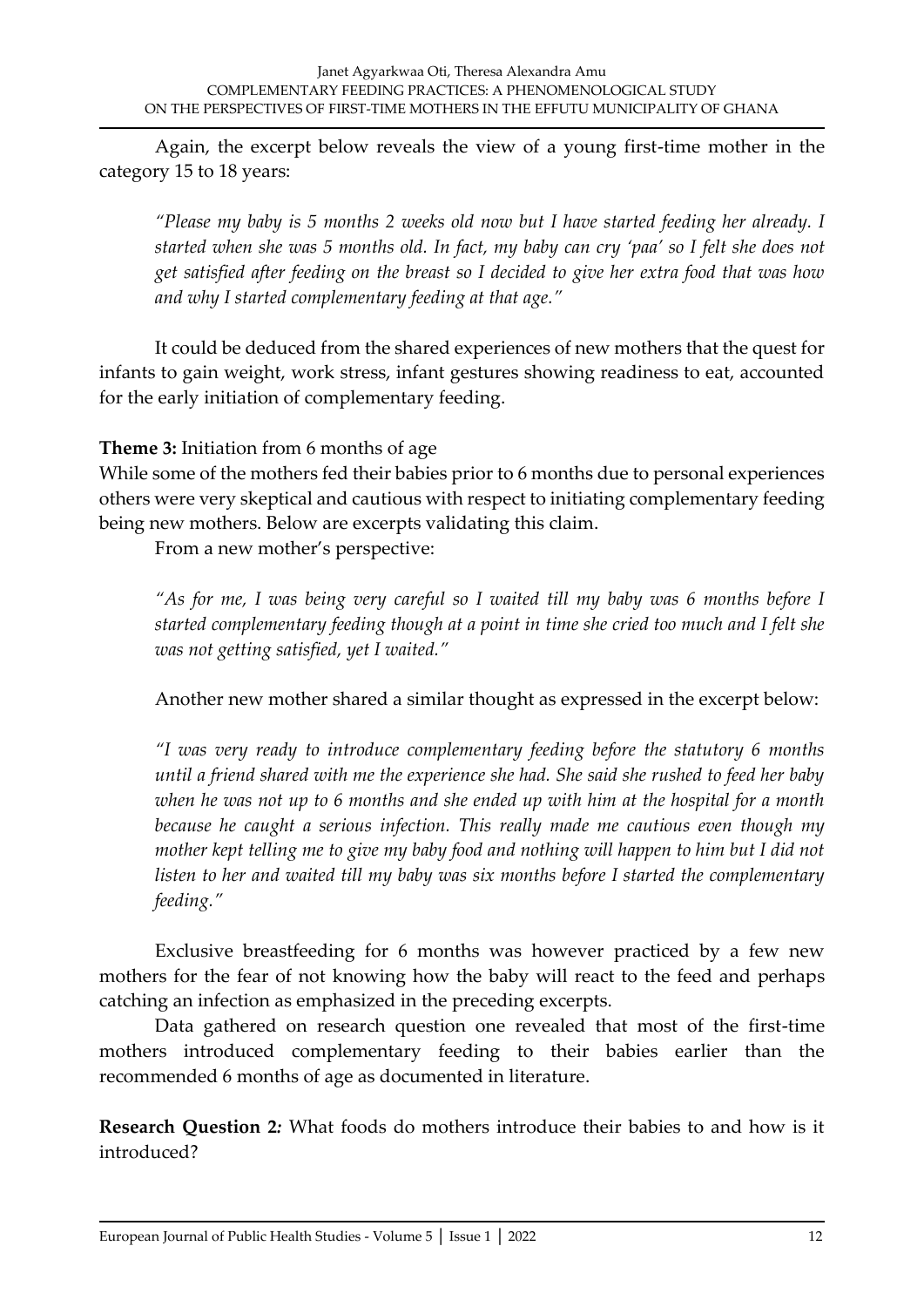This research question sought to explore the foods the first-time mothers introduce their babies to and how it was introduced. Findings from the study revealed an array of views which are captured in the excerpts below:

*"My introduction of complementary feed was by try and error mode. Hmm, I first started with cerelac, my baby rejected all the varieties of cerelac I introduced him to, then I tried maize porridge with a little sugar for taste which he enjoyed very well. I then decided to stick to that for one month before I change again to something else."*

It is deduced from the foregoing excerpt that a home-prepared meal was a preferred choice in starting complementary feeding than pre-prepared meals which needs little preparation time.

Another new mother shared her view:

*"I remember when my baby was aged 5 months and some weeks, I travelled and did not know I will spend that much time. He turned 6 months when we had not returned from our journey so I decided to introduce him to cerelac because of its short preparation time. He ate just a little on day one but accepted it fully after a week of introduction. He fed on it for a while because I kept changing the flavour. I then prepared weanimix for him when I returned home, and he ate that as well."*

Again, in response to the exact food given to their babies a new mother had this to say:

*"My girl started feeding on semi-solids at age 5 months 3 weeks with already prepared egg custard. Even though my parents advised that feeding her with egg can delay speech, I still continued to feed her with it. It is very creamy, tastes very sweet and is ready to eat, so she didn't reject it at all. I just decided to vary it by giving cream porridge and custard pudding which she enjoyed. In fact, I once gave her banku and soup but she rejected it. It made me think that she is not ready for home-made foods."*

It is again inferred from the above excerpts that some mothers initiated complementary feeding with convenience foods because it tastes sweeter and has a short cooking time and stake to them because of their babies' positive reactions to them.

Other first-time mothers started feeding their babies with specific food commodities prepared at home.

*"I started my boy with mashed kenkey with a little lactogen added. I made sure it was warm before giving it because I started his feed very early. Since he was new to it, I started bit by bit until he fully accepted it then I switched to weanimix."*

Another new mother shared this: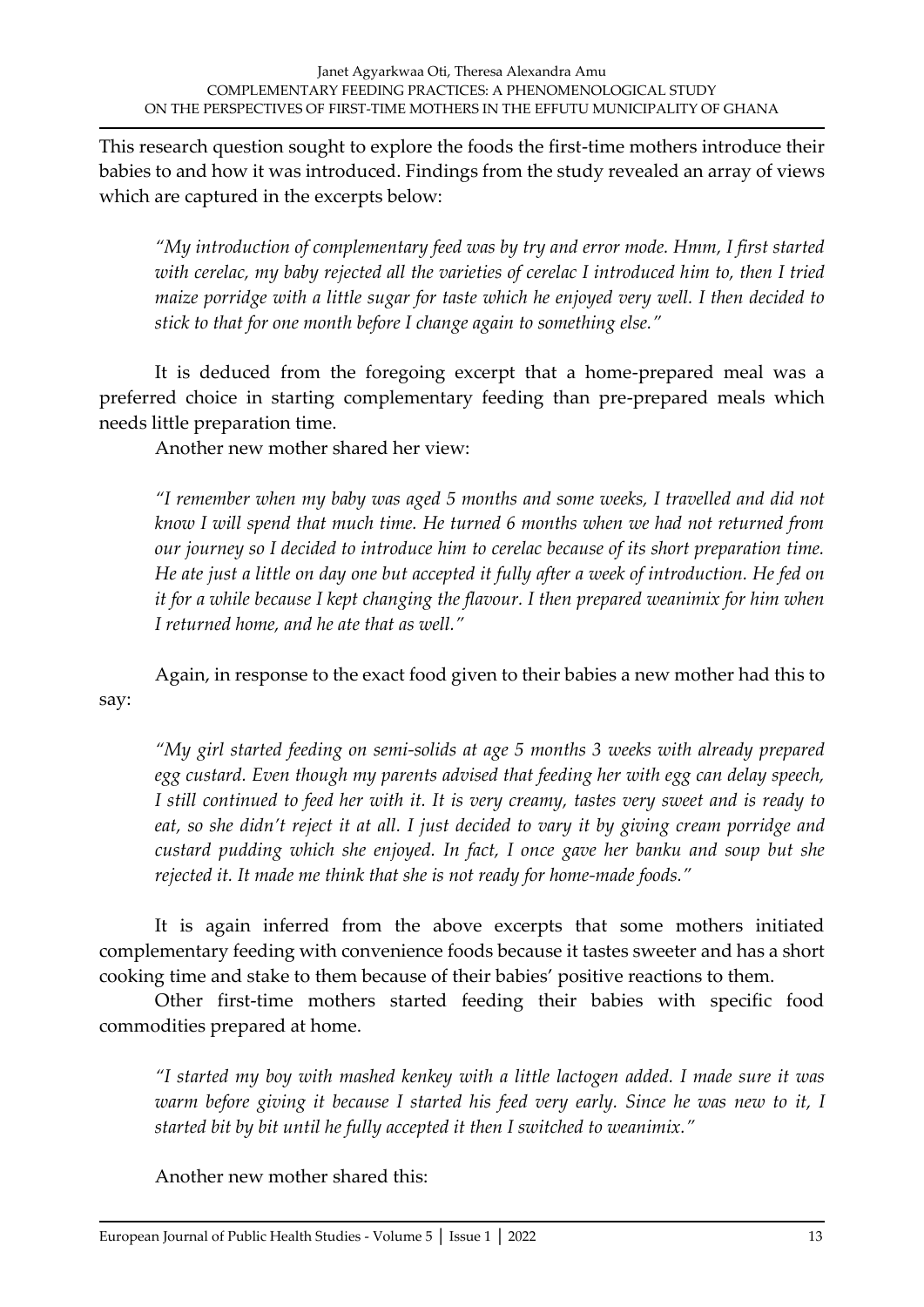*"My baby really gave me a tough time because he doesn't like food. I started his feed early with light maize porridge, he rejected it several times, I tried cerelac he again rejected it. I was then told to try millet porridge which I did and he accepted. I realized he enjoyed it so I didn't change it at all, I constantly gave him the millet porridge."*

It was again expressed by a young new mother that:

*"I started my baby with very light maize porridge. When given for the first time, she ate just a little, after 2 days she started eating an appreciable amount and that is how I started her feed. I later gave her tom brown made from rice and maize, she accepted this too and this motivated me to try other recipes."*

These excerpts show that mothers tried different recipes but the most preferred by their babies is what is fed and in spite of the numerous trials, mothers resorted to giving home-prepared meals especially those mainly preferred by their babies and served at acceptable temperatures.

While some first mothers feed their babies with already prepared foods, others indicated they feed their babies with meals prepared for the whole family. Their views have been captured in the excerpts below:

*"I started my baby with blended oats porridge, she took just a little. I prepared banku and okro soup for myself and my husband, while eating she constantly stared at me so I decided to give her some and to my surprise, she finished everything in the bowl with me. So. from there, I realized she loved it so I started feeding her with banku and okro soup which made her very fat."*

# Another mother shared a similar experience:

*"I started complementary feeding at the exact recommended age and I was told that at that age they can eat anything we eat so I gave him soft rice ball with groundnut soup prepared for the family. I did not really prepare anything special for him but whatever we eat as a family I give him the same, just that if what we eat is not soft, I press at my fingertips to make it softer. He had an issue with pepper, so what I do is to reduce it in the meal for all. He ate everything given him and never showed signs of discomfort or health problem."*

It is construed from the above excerpts that some babies loved to eat what their mothers eat making mothers resort to feeding them with the family's meal.

Data gathered on research question two disclosed that first-time mothers explored feeding their babies on foods ranging from convenience foods, home-prepared baby foods and prepared family meals. Besides, a cursory observation of home-prepared baby foods figured out that such foods were usually cereal-based and lack protein.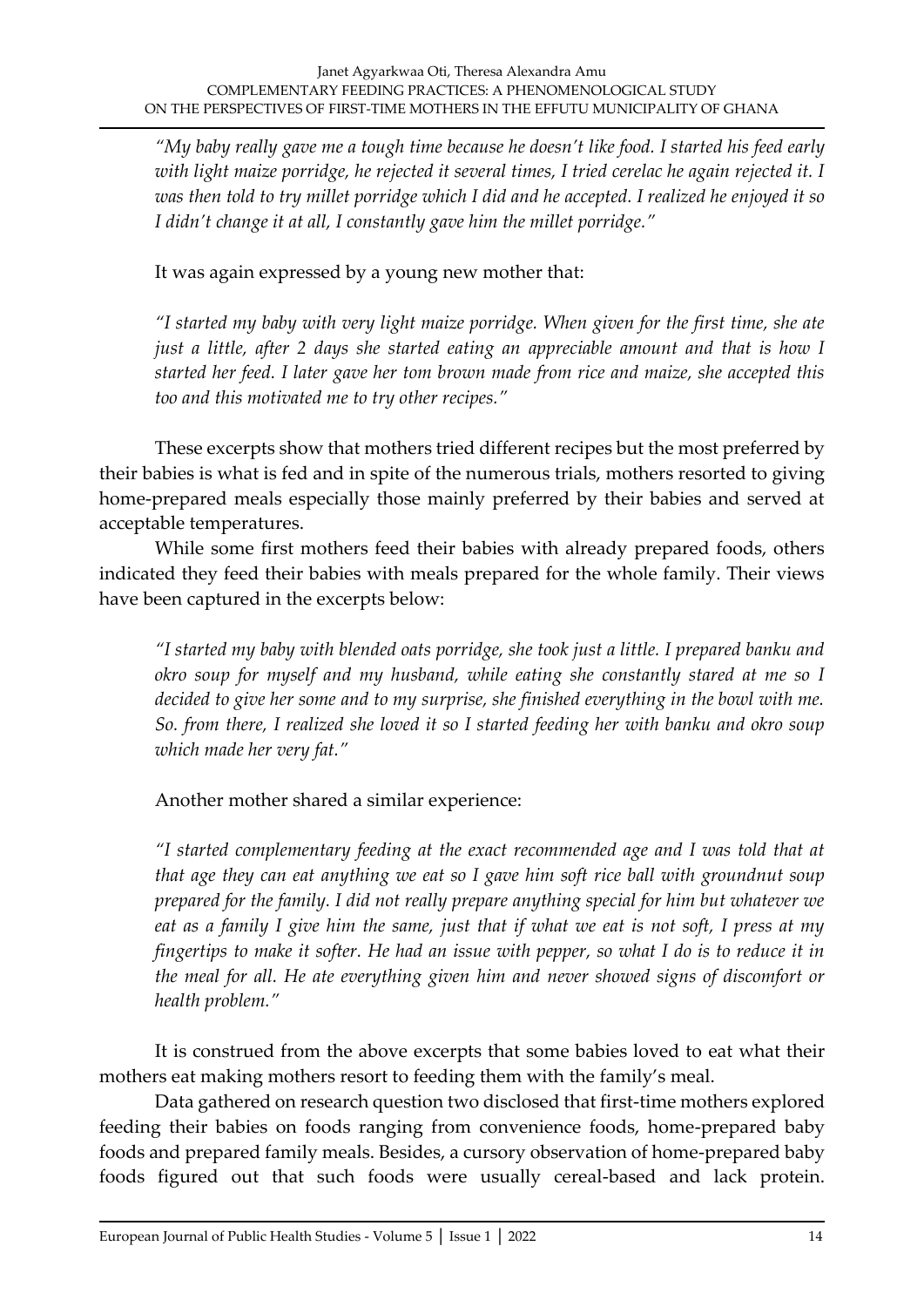Interestingly, the only mother who weaned her baby using food with some protein content was cautioned to stop by her parents with the myth that eggs had the potential of delaying speech in children.

**Research Question 3***:* How do first-time mothers experience the initiation of complementary feeding?

Research question three sought to explore the experiences of first-time mothers with the initiation of complementary feeding. The experiences of these mothers have been captioned under the following themes as being a greenhorn at the start, a plethora of emotions and feelings, a moment of stress, an opportunity to know your baby and an avenue for fun and exposure.

**Theme 1:** ''Being a Greenhorn at the start''

A common theme that emerged from the shared experiences of the first-time mothers was the challenges faced trying to initiate their infants to complementary feeding. The first-time mothers indicated that they started and experienced complementary feeding as being 'greenhorns' and seeing themselves as novices navigating through the motherhood cycle. Excerpts from the data confirmed this claim:

*"In fact, weaning a baby is a big task, talk less of being a first-time mom. For me I had to call almost every mother I knew to help me out with the best food to start with because my baby did not like to eat anything aside from the breast milk so I kept trying and had to force him a little to eat."*

Another mother shared a similar experience:

"*It was a hustle starting my baby with complementary feeding, I had to browse all night to figure out which food was best to start with, what consistency to be served, and at what temperature. Even though I gathered information from the browsing that I did, getting my baby to eat was not easy, I had to experiment with different kinds of food before finally, he settled on roasted milled rice porridge."*

It is clear from the preceding excerpts that complementary feeding for first-time mothers could be seen as a period of uncertainty. There is always the need for a push to move to what's next.

Some new mothers also described the introduction of complementary feeding as a 'try and win' and this is outlined in the assertion below:

*"Hmm, when I began feeding my baby at 4 months old, I had a keen interest in what her 'poopo' will be like because I heard that immediately semi-solids are introduced, they have the possibility of constipating. I was really praying she does not experience that because if she does I cannot figure a way out."*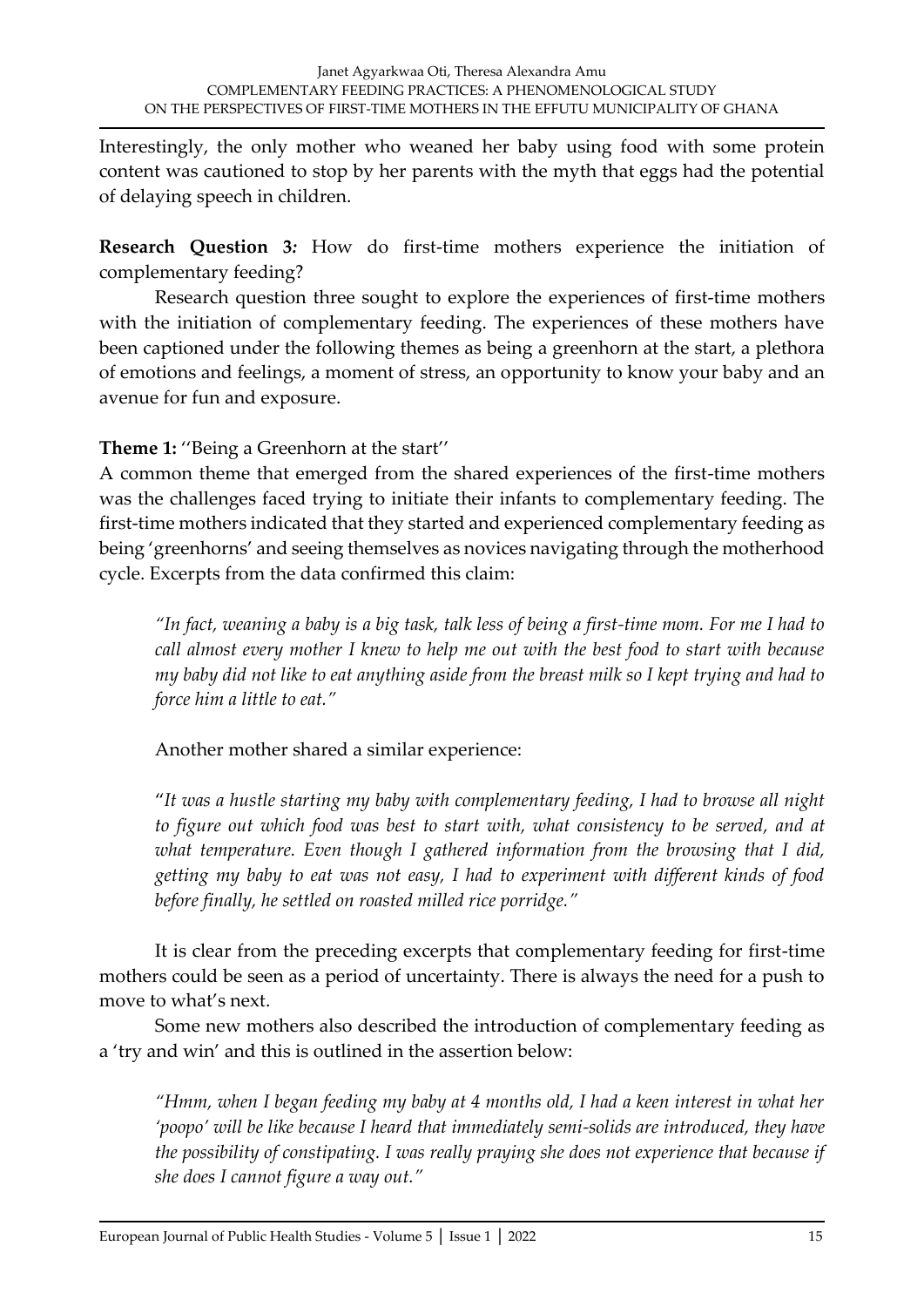Another new mother shared a similar experience as captured in the excerpt below:

*"I will term my experience as 'mixed understanding'. I consulted family and friends for their views on starting complementary feeding because I started my girl at a very tender age. In fact, each person's opinion was shared differently, some contradicted others and some had similar views, so as a novice, at a point in time, I was totally confused and had to practice any that I felt will suit me and thereafter I learnt from it."*

To some mothers, introducing complementary feed was a time to figure out a problem with a solution as expressed in the foregoing excerpts.

**Theme 2:** "Plethora of emotions and feelings"

Another mutual theme among the respondents was the contradictory range of emotions and feelings shown in response to complementary feeding. According to the findings of this study, the switch to complementary feeding was accompanied by a range of emotions ranging from boredom to excitement. This is captured in the following excerpts:

*"I will say that being a mother to your first child is joy, you are so focused on what your baby does, from sleeping, waking up to eating. Hmmm, beginning complementary feeding is one thing on its own. I certainly monitored what my baby does and was alert on what food he enjoyed and those he rejected because I varied the food, I introduce him with."*

Another mother shared a similar opinion:

*"This is my first child so I sometimes wished to pamper her and not to be too hard on her* to eat, but hmmm when feeding gets frustrating I then get furious. But 'hey' I cannot *beat my baby or force her to eat because if I do so she will cry to disturb me and no one else."*

It is deduced from the excerpts above that introducing complementary feed by new mothers was a time they appreciated being mothers and of course, being a mother to their first child and therefore needed critical observation and monitoring to know what is preferred by their babies.

Some of the mothers again described the initiating period as "mix feelings", this is expressed in the statements below:

"*I love that moment when I started to feed my baby. This is because I love kids' stuff like their spoons, feeding bottles and bowls, they look so tiny and nice. I enjoy using them to feed my baby and caring for them after use is fun to me."*

Another mother shared a similar feeling: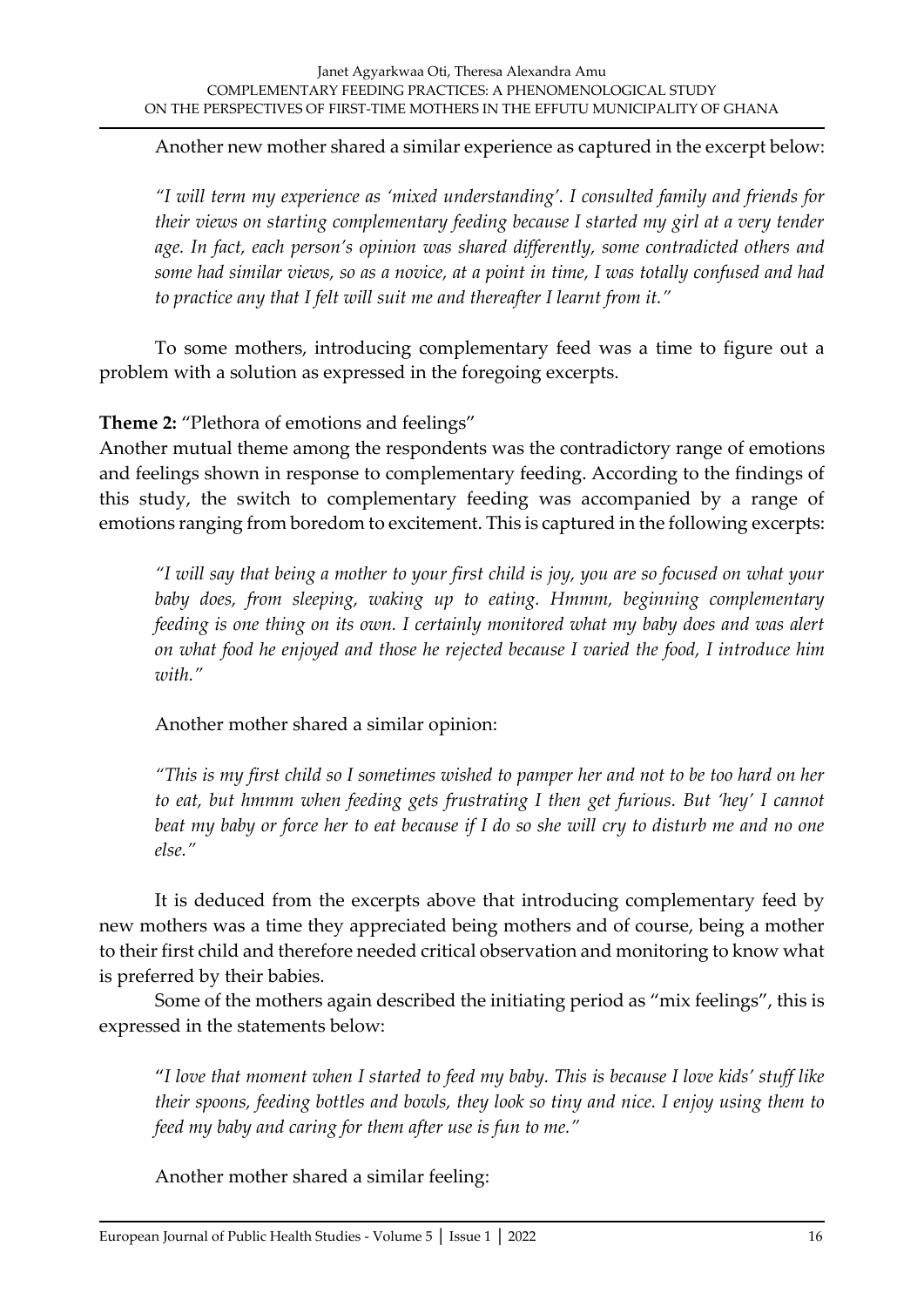*"Feeding a baby is interesting, I will say my baby feeds well. The moment I prepare her porridge in her bottle I see her giggling and immediately I fix it in her mouth she sucks without hesitation. I enjoy observing her feed. I sometimes intentionally remove the feeding bottle from her mouth when she is not done, she starts to cry anytime I do that. Her reaction tells me she loves the food I prepare for her."*

Feeding time is expressed as a moment of joy, this is how some new moms shared their experiences with the introduction of complementary feeding as elucidated in the above excerpts.

**Theme 3:** "A moment of stress"

Again, a mutual theme among the respondents was the feeling of stress as captured in the excerpts below.

A mother described her experience as follows:

"*Initiating complementary feeding is a full-time job on its own, no wonder Mother's Day is always special. I wash my baby's feeding bottle very well and keep it in hot water for some time. I also make sure every food I give is warm. These activities make a demand on time and energy. Sometimes he starts to feed and at a point stops, just a little time after he has paused he begins to cry which makes me think he wants to continue feeding, I then need to warm up the food again for him to feed again. He sometimes refuses to eat after I rewarm, I will then resort to giving him breastmilk."*

Another finding from this study described initiating complementary feeding as "hectic".

Another mother had this to say:

*"Feeding a baby is stressful, hmm, I sometimes have to prepare at least two different meals, keep in the warmer before I leave for work. I do not feed him myself, my mom does so. I will be at work and she will call me that he is rejecting the food prepared. In such situations, I will have to rush home for another option. Because of my baby's feeding behaviour, I often consult friends and family for more options to help me vary the foods I provide for complementary feeding."*

A shared sentiment from the perspective of another mother:

*"As for me, my baby only feeds when she is sleeping, she rejects almost every food I serve her when she is awake. So, what I do is to try hard to put her into a sleeping mood in order to feed her using the feeding bottle. She will sometimes wake up in the course of the feeding and reject whatever is remaining in the bottle. This makes feeding her difficult and time-consuming".*

It was again stated by a different mother: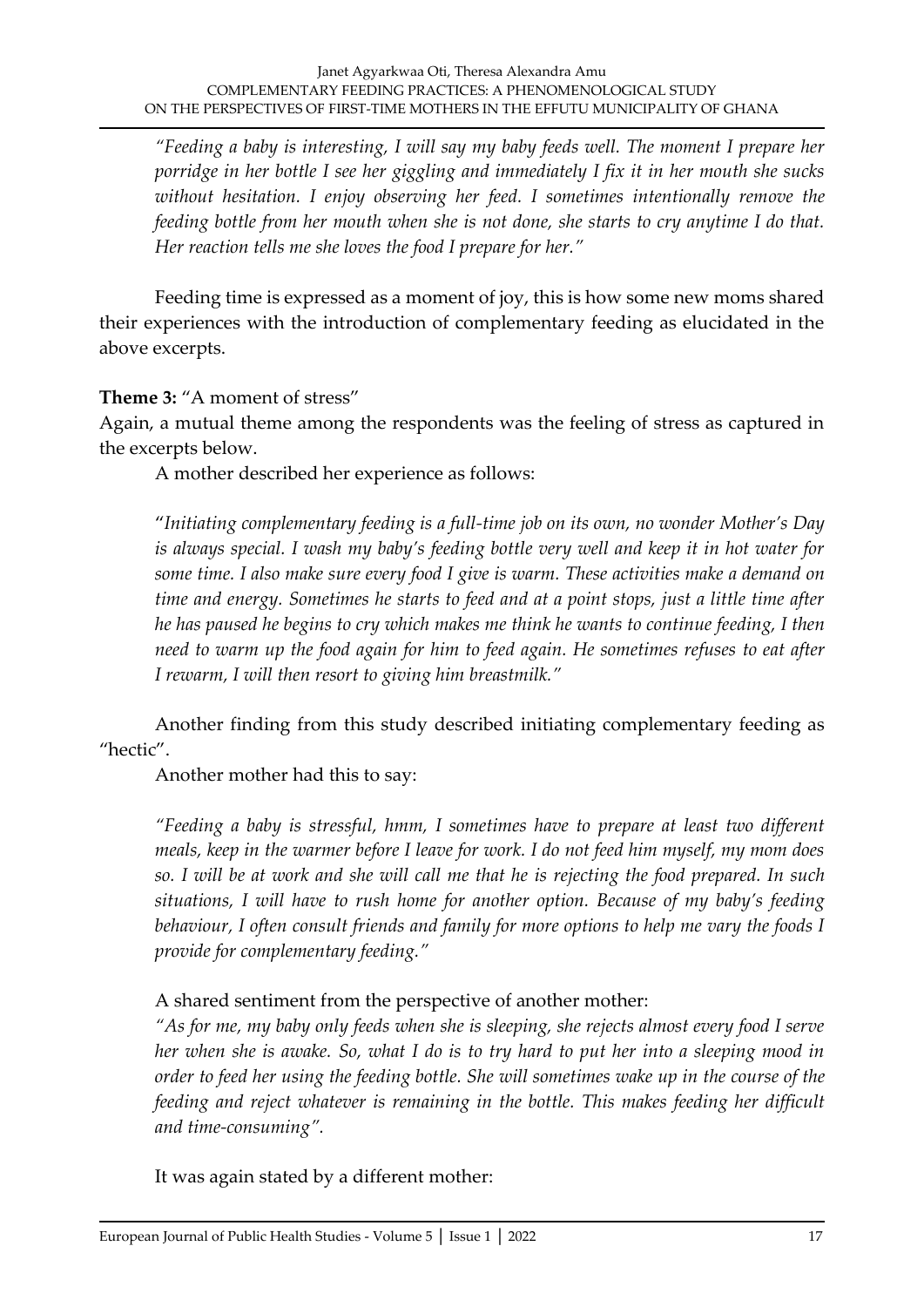*"For my baby, feeding time is singing time. I have to constantly sing all the rhymes I know until she ends eating. While I sing my baby looks at my face and constantly opens her mouth for food. A friend once told me about a similar experience, then I was not a mother and I only told her she had too much time to waste singing and playing with the baby for her to eat. But now that I am a mother and going through a similar experience, I have understood her."*

A young mother also shared her experience:

*"In fact, if your baby begins to feed on complementary foods, it is not easy at all. Hmmm, it is so stressful. Anytime you move out you need to move with everything needed for her feeding and in a case where you leave something home, you will then be found wanting. Sometimes while you feed your baby, your dress may be stained and if you are dressed for a function, then you will have to return or find a way of looking your best."*

In spite of the initiation of complementary feeding experiences being expressed by some first-time mothers as a feeling of added joy to motherhood, others expressed theirs as a hectic phase of motherhood as deduced from the preceding excerpts.

#### **Theme 4:** "Opportunity to know your baby"

In furtherance**,** an emerging theme among the respondents was the opportunity to know one's baby and this has been articulated in the excerpts below:

A new mother had this to share:

*"I get satisfaction any time I feed my baby. From her reactions to the complementary foods, I give her, I am able to know what she wants and what she does not like to eat. I love to explore so knowing what my girl wants gives me the opportunity to try new recipes for my baby. When I try something and she accepts it, I feel very happy."*

#### Another mother expressed:

"*Anytime I give my girl an unusual mix she immediately shows a squeezed funny face indicating she is not familiar with the food given. She takes another scoop, then she begins to change the look on her face meaning she is ready to try. Such facial expressions often make me smile and she will smile back. When she accepts the food, I feel so relieved."*

Sharing a similar sentiment, another new mother had this to say:

*"My baby will always taste the food first and wait a while to decide whether to eat or not. If he likes the food, then he will open his mouth to be fed, but if he dislikes he will set his gum such that no food can enter his mouth. This has helped me to know what is liked and*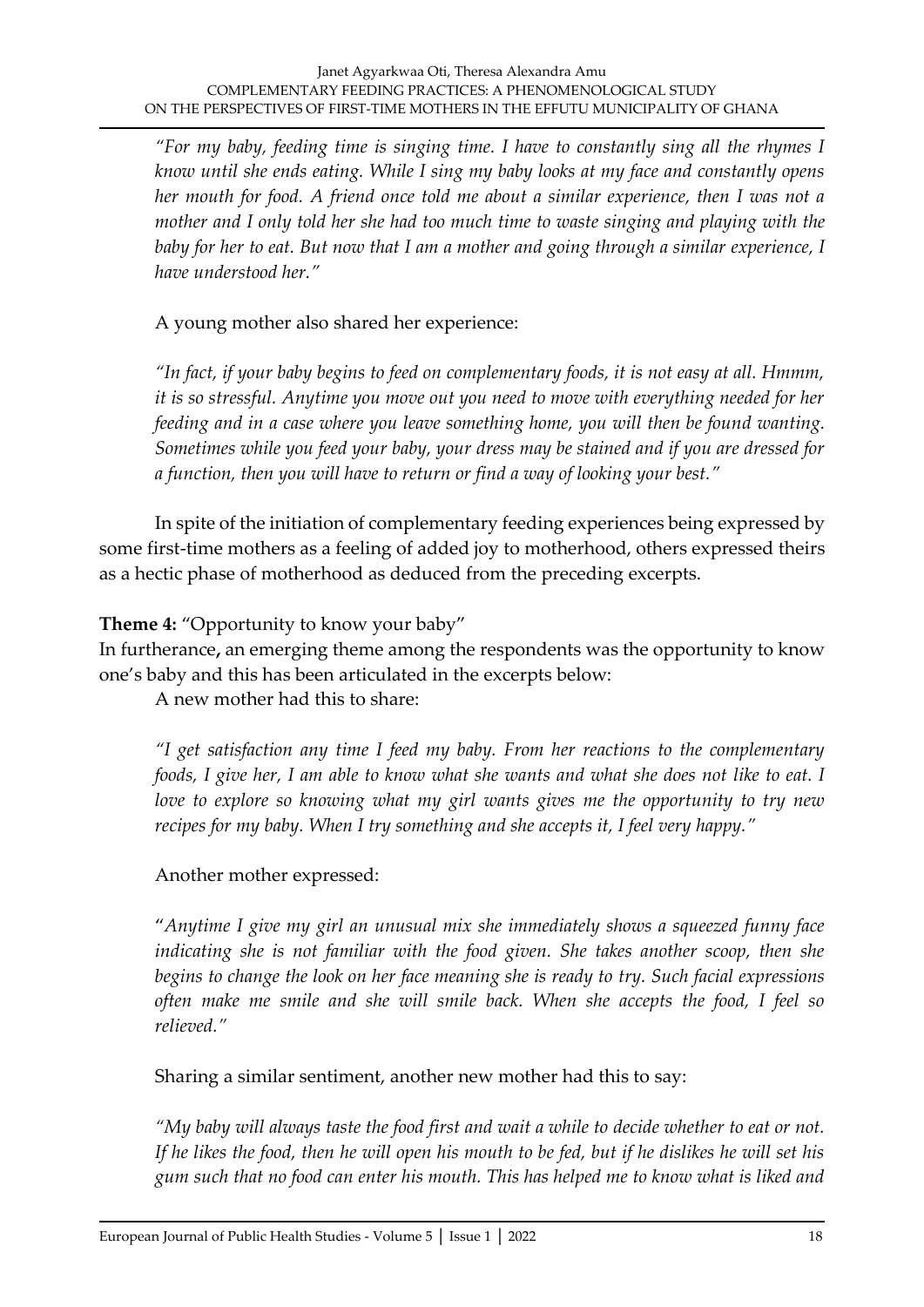*disliked by my baby. In fact, introducing your baby with complementary food is an interesting learning experience."*

Complementary feeding has been expressed as an avenue to know what is liked and disliked by one's baby, these are shared experiences of some mothers as captured in the excerpts above.

**Theme 5:** "An avenue for fun and exposure"

The interview data gathered, again, revealed that the introduction of complementary feeding does create an avenue for fun and exposure, excerpts to depict that has been captured under this theme:

A new mother shared this:

*"At first, I become too worried when my baby rejects her food but after some time when I identified her likes and dislikes, feeding has become fun. You know babies too have taste oo, hmmm and they know what they want and at what time they need it."*

A similar sentiment was shared:

*"I just love to observe my baby moving his mouth in a chewing mood. How he grasps the food from the spoon, eats and after opening his mouth for more is very funny and makes me laugh often when feeding him."*

In spite of the array of feeling experienced by new mothers, it is still deduced that the introduction of complementary feeding brings some level of exposure to new moms and this is expressed in the just ended excerpts.

Data gathered on research question three revealed that experiences of first-time mothers on the initiation of complementary feeding were multifaceted ranging from mixed emotions and feelings to boredom and being an avenue for fun and exposure.

# **5. Discussion of Results**

In order to guarantee optimal growth and development of newborns, complementary feeding technique is an essential topic of research, because complementary feeding habits impact many aspects of an infant's eating environment. The goal of this study was to learn more about complementary feeding from the perspective of first-time mothers. Findings from research question one revealed that most of the first mothers initiated complementary feeding before the recommended period of six months. This finding is consistent with previous studies by Alzaheb (2016) and Kronborg, Foverskov, and Vaeth (2014) who also discovered from their studies that mothers initiated complementary feeding before the recommended time. Relatedly, the common mantra of breast milk not being enough for the babies was the reason given in justification of the early initiation of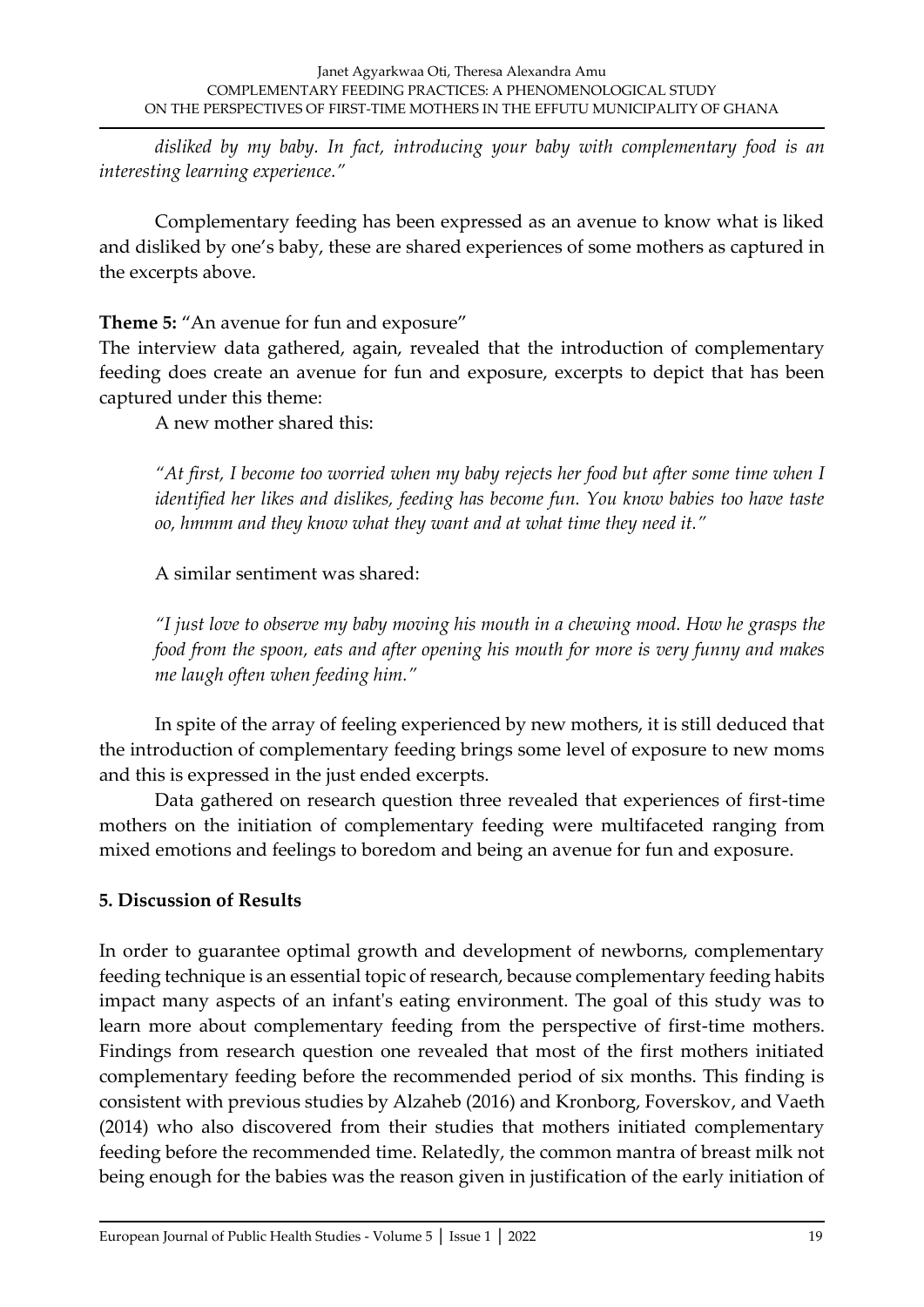complementary feeding. A look at the remarks by the first-time mothers in this study revealed that these mothers would have wished to follow the recommended guidelines relative to the initiation of complementary feeding. However, factors such as delayed production and flow of breast milk and job demands triggered the early initiation of complementary feeding. Impliedly, it could be said that because these first-time mothers were anxious and nervous, and therefore became swayed about the adequacy of their child's diet, they did not think about the possible dangers that may arise from not following the recommended guidelines. This is consistent with the observation by Walsh, Kearney, and Dennis (2015) who discovered that the quest to return to paid employment and concerns for breast milk supply was a cause for the early introduction of complementary feeding. Meanwhile, Rapley (2011) and Australia's National Health and Medical Research Council (2012) have strongly admonished against introducing complementary feeding before four months stating that this practice causes displacement of breast milk with foods with lower nutritional quality which also increases infants' risk of allergy development. This, therefore, suggests that a conscious effort is needed to assist new mothers to better comprehend complementary feeding practices.

Findings from research question two revealed that foods used in initiating complementary feeding were cereal-based foods. This finding is consistent with prior studies from Ghana by Abizari, Ali, Essah, Agyeiwaa, and Amaniampong (2017) and in Ethiopia by Abeshu, Lelisa and Geleta (2016) which have all disclosed that cereal-based foods are the most common foods that are offered to infants in these countries during complementary feeding stage because these cereal-based foods are readily available and relatively cheaper as compared to others. Nevertheless, it has been observed that these cereal-based foods contribute to early growth, it is also on record to have profound consequences on the infant's cognitive and physical development (Onwurafor, Ani, Nneka & Ziegle, 2020). Findings from this research question also disclosed that the complementary foods initiated by the new mothers were not nutritionally balanced. This corroborates the findings by Karigi, Mutuli and Bukhala (2016) whose study on the sociocultural practices and beliefs influencing infants and young in Lubao, sub-location in Kakamega County revealed that it was a taboo for feeding infants with egg since it causes delayed speech and motor-skills development. However, it has been noted that denying children the consumption of eggs, a source of high biological protein value, and a cheaper protein food source compared with meat, fish and poultry, could increase their susceptibility to protein-energy malnutrition, exhibited in the form of kwashiorkor and marasmus.

Findings from research question three disclosed that the first-time mothers had varied experiences relative to the initiation of complementary feeding of their infants which were categorized into 5 themes. Evidence emerging from this theme "being a greenhorn at the start" suggests that these mothers were entirely novices initiating complementary feeding which in a way amounted to taking a risk. Again, it could be said that first-time mothers had to try different recipes to meet the preference of their babies. This is because mothers were attempting to figure out the shift from breastfeeding to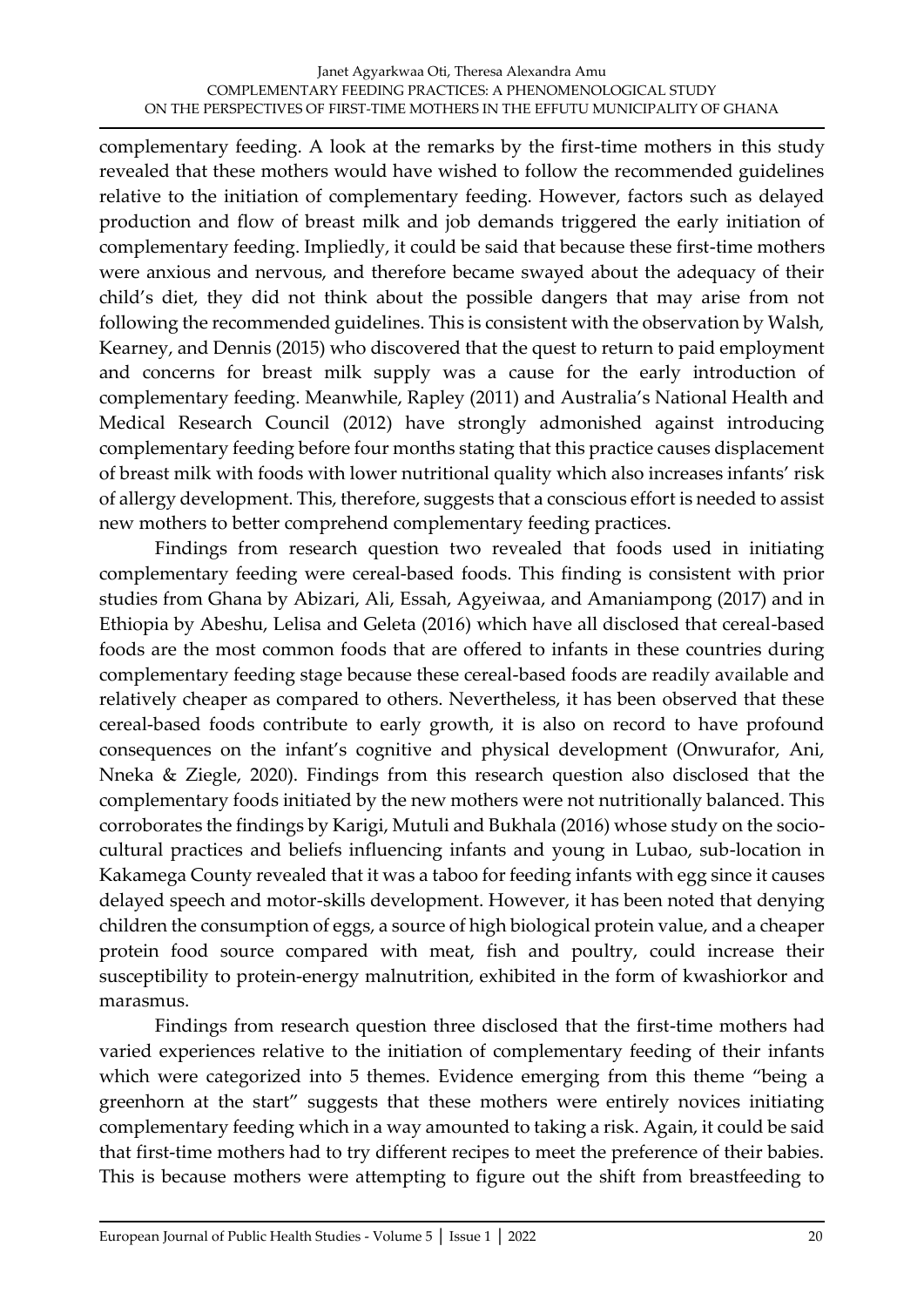supplemental feeding by "trial and error". Being a novice for this new phase of feeding may lead to taking risks during complementary feeding. Therefore, providing mothers with additional feeding education prior to commencing this phase could be one way to reduce the dangers of feeding by "trial and error." The theme "plethora of emotions and feeling" emerging from the study points to the fact that the initiation of complementary feeding gave mothers an array of emotions and feelings which to them was the beginning of the bonding experience between them and their babies. While some mother's expressed their array of feelings and emotions others were of the view that the initiation of complementary feeding is tiresome and this is emphasized as "a moment of stress". The excerpts from the interviews indeed describe the multiplicity of the experiences of first-time mothers, from being greenhorns at the start to the varying emotions and feelings and being stressful. Notwithstanding, the introduction of complementary feeding creating an avenue for mothers to know what their babies liked and disliked emerged as one of the experiences of the first-time mother towards complementary feeding. These experiences are consistent with studies by Matvienko‐Sikar, Kelly, Sinnott, McSharry, Houghton, Heary, and Kearney (2017) who discovered varied experiences from mothers during complementary feeding

### **6. Conclusions and Recommendations**

This study concludes that transitioning from exclusive breastfeeding to the introduction of complementary foods may have dire consequences for infants if not executed properly. This study established that first-time mothers did not exhibit a good understanding of the rationale behind exclusive breastfeeding as most of them initiated complementary feeding before the recommended period of six (6) months. Accordingly, this study recommends that the Public Health Departments of the hospitals should organize serious education during antenatal and postnatal visitations for mothers on the dangers associated with the early introduction and inappropriate complementary feeding practices. Again, mothers should be counselled to make them better prepared for the complexities associated with the initiation of infant complementary feeding practices. There is enough proof to conclude that cereal-based foods were mostly adopted by firsttime mothers for complementary feeding which could make them susceptible to protein and micro-nutrient deficiencies. Hence, first-time mothers should be educated on the inclusion of foods rich in protein, iron, zinc, phosphorus, magnesium, calcium, and vitamin B6 required for the healthy growth and development of the child. This could be done by Public Health Personnel through education during postnatal visits and by also deploying them into the communities. The myriad of feelings experienced by the firsttime mothers points to the fact that first-time mothers are not adequately prepared for the initiation of complementary feeding practices. As such, intensive complementary feeding education should run concurrently with breastfeeding education to be rendered during antenatal and postnatal visitations. Besides, the Public Health Department of the various hospitals in the municipality should provide an avenue for monitoring first-time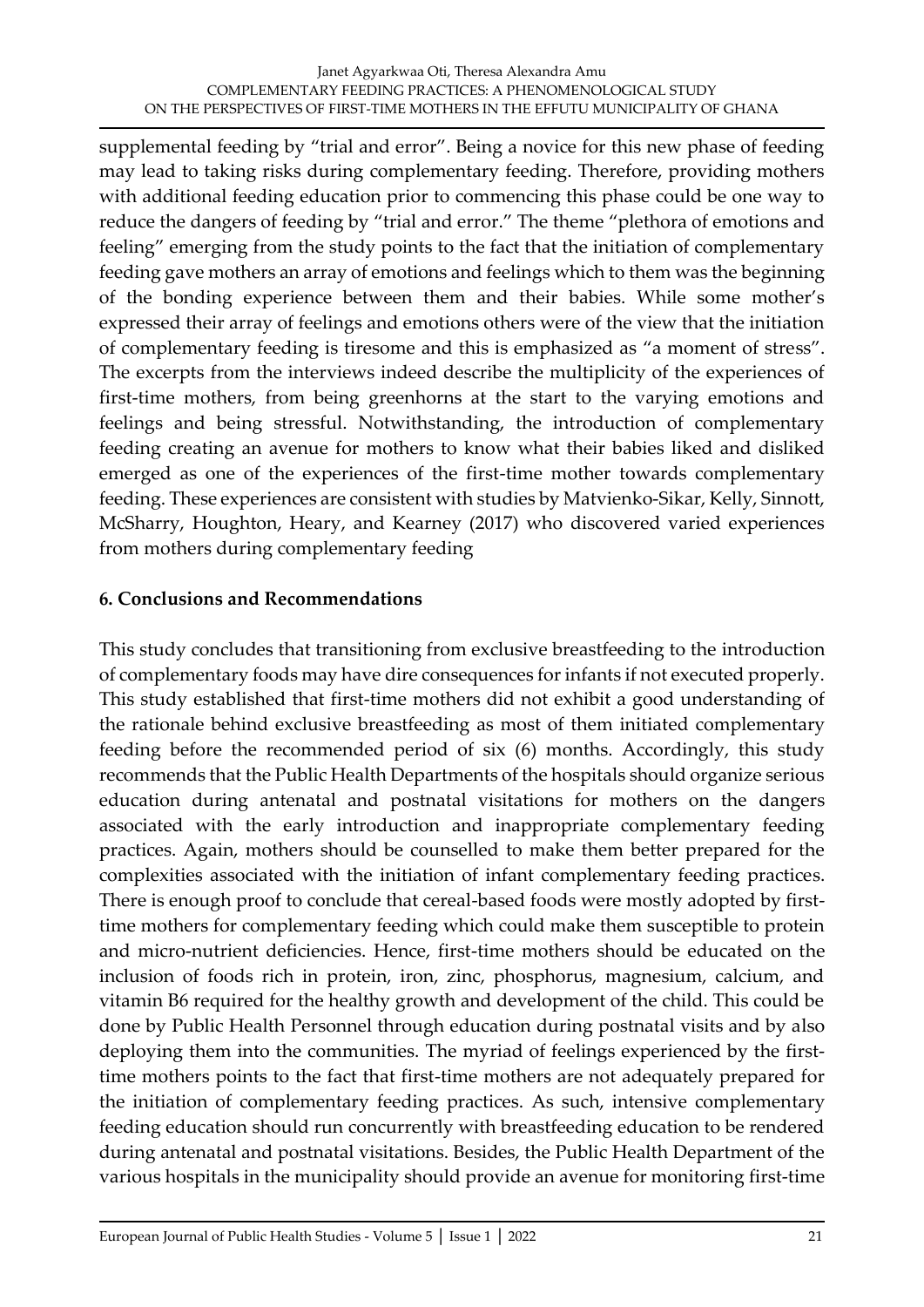mothers on the initiation of complementary feeding to share their experiences so as to resolve the challenges encountered thereof for improved complementary feeding practices.

### **Acknowledgements**

The authors are grateful to the Faculty of Home Economics Education for the introductory letter given to facilitate data collection. Again, our sincere gratitude is extended to the Directorate of Health Services in the Effutu Municipality for the approval of the conduct of the study. Lastly, we say a big thank you to all public health officials for their continued support with data collection and also to the new mothers who allowed themselves to be participants of the study, we appreciate the in-depth information given for the enrichment of the paper.

# **Conflict of Interest Statement**

The authors declare that they have no conflict of interest related to the study or the preparation of the manuscript.

### **Funding**

There was no external funding received for this study.

### **About the Author(s)**

**Janet Agyarkwaa Oti** has an M. Phil degree in Food and Nutrition and is a lecturer in the Department of Food and Nutrition Education. Faculty of Home Economics Education, University of Education Winneba. Her research interest includes food safety, maternal and child nutrition, pregnancy and nutrition, adolescent nutrition and nutrition for the elderly.

**Theresa Alexandra Amu** has a PhD degree in Development Studies and is a Senior Lecturer in the Department of Family Life Management Education, Faculty of Home Economics Education, University of Education Winneba. She Teaches Family Theories and Gerontology, Family Relations Across Life Span, and Issues in Family Finance at the graduate level. At the undergraduate level, she teaches Marriage and Parenthood, Childcare and Development, Family Dynamics and Change, Family Financial Management and Consumer Education, and Family Life Education. Her research interest includes family studies, maternal and child health, and sanitation.

# **References**

Abeshu, M. A., Lelisa, A., & Geleta, B. (2016). Complementary Feeding: Review of Recommendations, Feeding Practices, and Adequacy of Homemade Complementary Food Preparations in Developing Countries - Lessons from Ethiopia. *Frontiers in nutrition*, *3,*41.<https://doi.org/10.3389/fnut.2016.00041>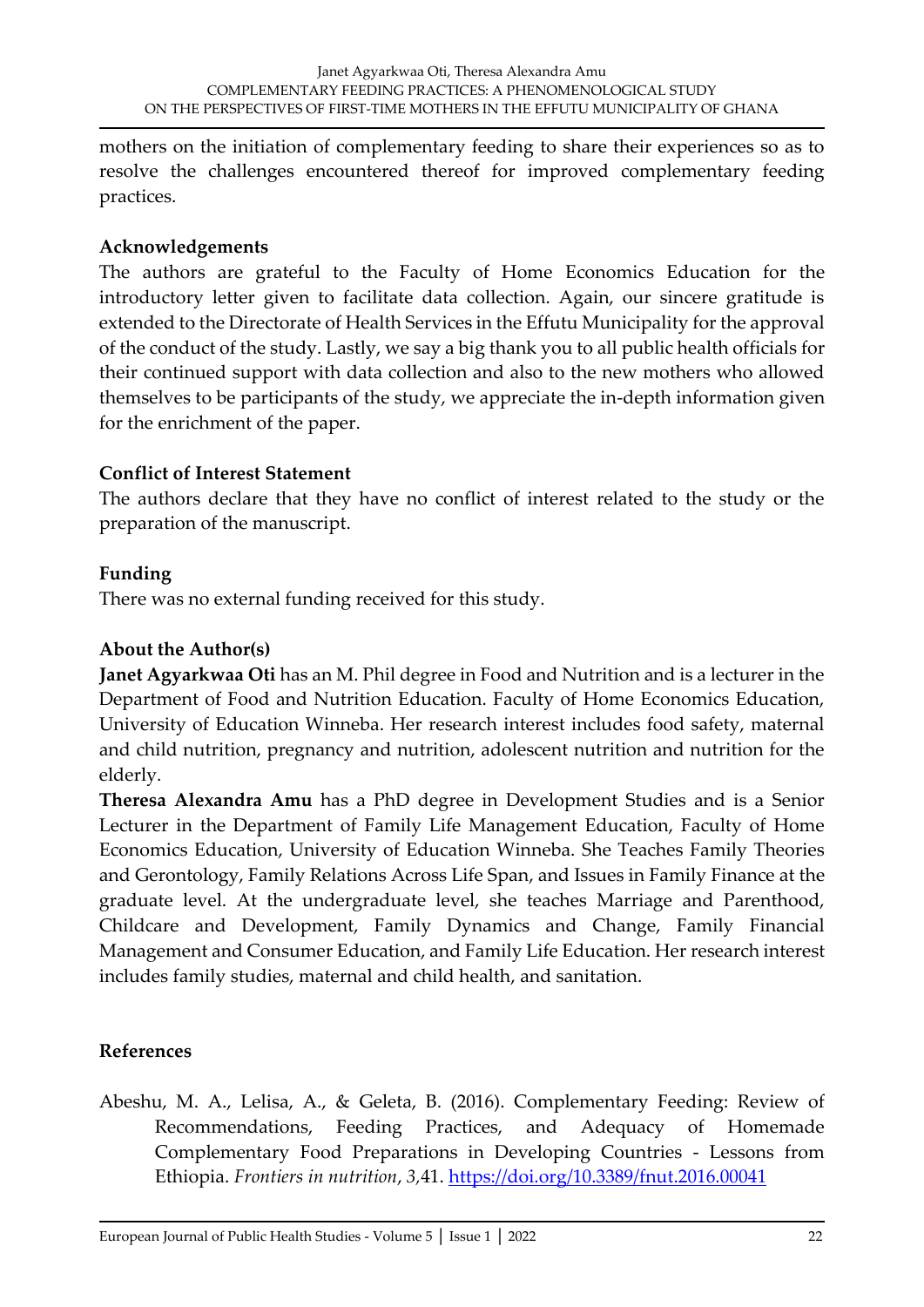- Abizari, A. R., Ali, Z., Essah, C. N. *et al.* (2017). Use of commercial infant cereals as complementary food in infants and young children in Ghana. *BMC Nutr 3***,** 72 <https://doi.org/10.1186/s40795-017-0191-x>
- Agbozo, F., Colecraft, E., & Ellahi, B. (2015). Impact of type of child growth intervention program on caregivers' child feeding knowledge and practices: a comparative study in Ga West Municipality, Ghana. *Food science & nutrition*, *4*(4), 562–572. <https://doi.org/10.1002/fsn3.318>
- Alzaheb, R. A. (2016). Factors Associated with the Early Introduction of Complementary Feeding in Saudi Arabia. *International journal of environmental research and public health*, *13*(7), 702.<https://doi.org/10.3390/ijerph13070702>
- Australia's National Health & Medical Research Council, (2012). *Infant Feeding Guidelines.* Canberra: National Health and Medical Research Council.
- Awogbenja, M. D., & Ugwuona, F. U. (2010). Feeding practices and nutritional status of under-five children in Nasarawa State, Nigeria. *PAT*, *6*(1), 23-35.
- Begin, F., & Aguayo, V. (2017). First foods: Why improving young children's diets matter. *Maternal & Child Nutrition. 13*.<https://doi.org/10.1111/mcn.12528>
- Bentil, H. J., Steiner-Asiedu, M., & Lartey, A. (2016). Comparison of the complementary feeding practices between mothers with twins and mothers with singletons. *Pan African Medical Journal. 24*,52.<https://doi.org/10.11604/pamj.2016.24.52.8290>
- Boeije, H. (2010). *Analysis in qualitative research.* London: Sage Publications
- Braun, V., & Clarke, V. (2006). Using thematic analysis in psychology. *Qualitative Research in Psychology, 3* (2). pp. 77-101. ISSN 1478-0887
- Burns, N. & Grove, S. K. (2011). *Understanding nursing research: Building an evidence-based*  practice. (5<sup>th</sup> ed.). Atlanta, GA: Elsevier.
- Chapagain, R. H. (2013). Factors affecting complementary feeding practices of Nepali mothers for 6 months to 24 months children. *Journal of Nepal Health Research Council, 11*(24), 205-207.
- [Cook,](https://www.ncbi.nlm.nih.gov/pubmed/?term=Cook%20EJ%5BAuthor%5D&cauthor=true&cauthor_uid=33169518) E. J., Powell, F. C., Ali, N., [Penn‐Jones](https://www.ncbi.nlm.nih.gov/pubmed/?term=Penn%26%23x02010%3BJones%20C%5BAuthor%5D&cauthor=true&cauthor_uid=33169518), C. [Ochieng,](https://www.ncbi.nlm.nih.gov/pubmed/?term=Ochieng%20B%5BAuthor%5D&cauthor=true&cauthor_uid=33169518) B. & [Randhawa,](https://www.ncbi.nlm.nih.gov/pubmed/?term=Randhawa%20G%5BAuthor%5D&cauthor=true&cauthor_uid=33169518) G. (2020). Parents' experiences of complementary feeding among a United Kingdom culturally diverse and deprived community**.** *[Maternal and Child Nutrition,](https://www.ncbi.nlm.nih.gov/pmc/articles/PMC7988868/) 17*(2), 15-42.
- Corbin, J., & Strauss, A. (2008). Basics of Qualitative Research: Techniques and Procedures for Developing Grounded Theory (3rd ed.). Thousand Oaks, CA: Sage. *Organizational Research Methods*, *12*(3), 614– 617. <https://doi.org/10.1177/1094428108324514>
- Creswell, J. (2002). *Educational research: Planning, conducting, and evaluating quantitative and qualitative research.* Upper Saddle River, NJ: Merrill Prentice Hall.
- Creswell, J. W. & Poth, C. N. (2018). *Qualitative inquiry and research design choosing among five approaches.* (4<sup>th</sup> ed.). SAGE Publications, Inc., Thousand Oaks.
- Denzin, N. K., & Lincoln, Y. S. (eds.) (2011). *The SAGE Handbook of Qualitative Research* (5th ed.). Thousand Oaks, CA: SAGE Publications.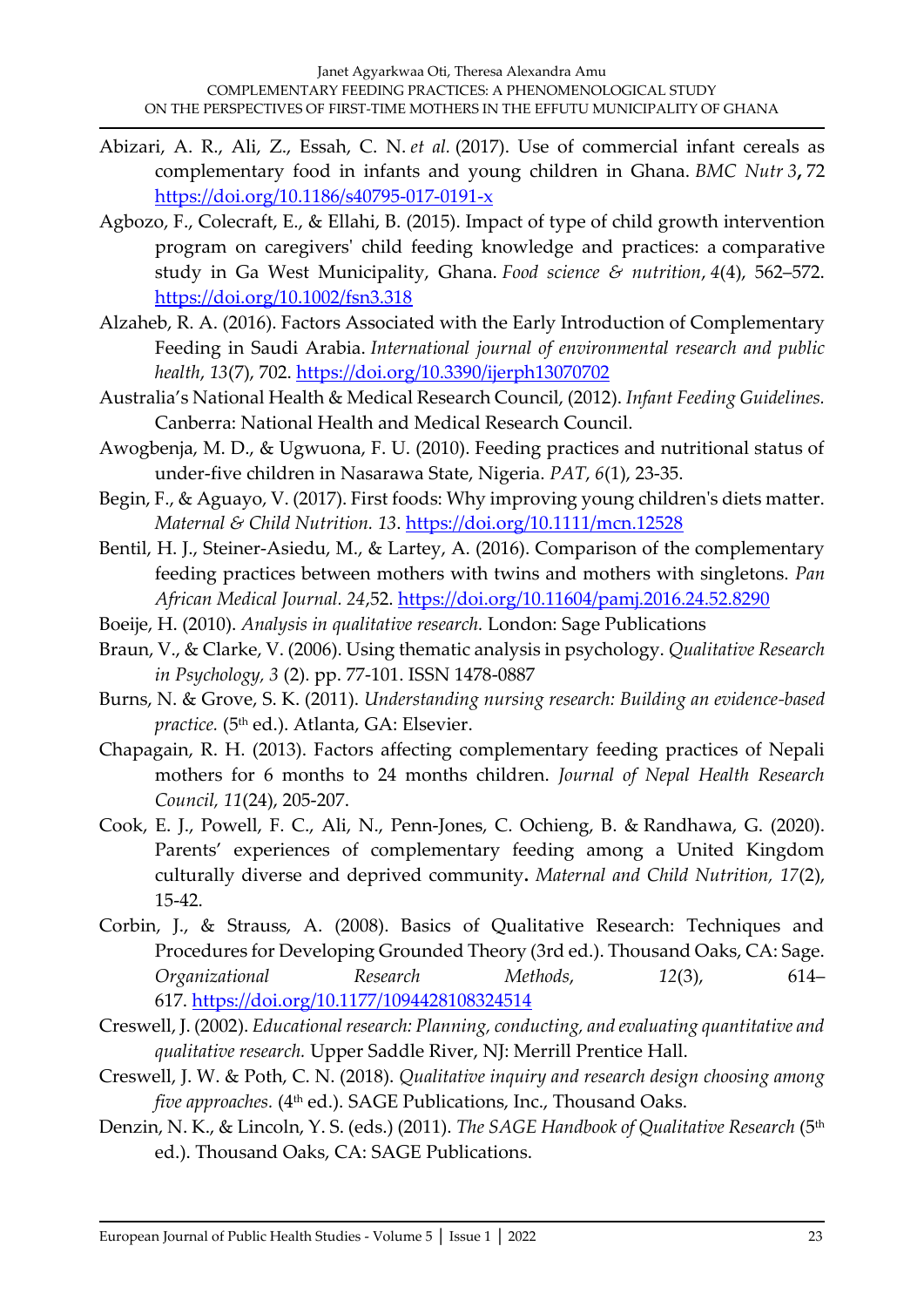- Ethiopia Mini Demographic and Health Survey, (2019*). Key indicators Ethiopian public health institute, Addis Ababa Federal Ministry of Health, Addis Ababa.* The DHS Program, ICF, Rockville, Maryland, USA. <https://www.dhsprogram.com/pubs/pdf/PR120/PR120.pdf>
- Ghana Statistical Service (GSS), Ghana Health Service (GHS), and ICF International. (2015). *Ghana Demographic and Health Survey 2014.* Rockville, Maryland, USA: GSS, GHS, and ICF International.
- Gyampoh, S., Otoo, G. E. & Aryeetey, R. N. (2014). Child feeding knowledge and practices among women participating in growth monitoring and promotion in Accra, Ghana. *BMC Pregnancy Childbirth, 14*(1), 180-192.
- Harrison, M., Brodribb, W. & Hepworth, J. (2017). A qualitative systematic review of maternal infant feeding practices in transitioning from milk feeds to family foods. *Maternal Child Nutrition, 13*(1), 12-36.
- Haruna, A. B. (2018). *Factors influencing optimal complementary feeding practices among Mothers of Children Aged 6-23 Months in the Ga South Municipality.* (Unpublished Masters thesis, University of Ghana). URI: <http://ugspace.ug.edu.gh/handle/123456789/26410>
- Karigi, L. N., Mutuli, L. A., Bukhala, P. (2016). Socio-cultural practices and beliefs influencing infant and young child feeding in Lubao sub-location Kakamega Country. *J Nutr Health Food Eng*. *5*(1). 568-571 DOI: [10.15406/jnhfe.2016.05.00160](https://doi.org/10.15406/jnhfe.2016.05.00160)
- Kimani‐Murage, E. W., Fotso, J. C., Egondi, T., Abuya, B., Elungata, P., Ziraba, A. K., & Madise, N. (2014). Trends in childhood mortality in Kenya: the urban advantage has seemingly been wiped out. *Health & Place, 29*, 95-103.
- Korir, J. K. (2013). *Determinants of complementary feeding practices and nutrition status of children 6-23 months old in Korogocho slum, Nairobi County, Kenya*. (Unpublished master's thesis) Nairobi: Kenyatta University.
- Kostecka, M., Jackowska, I. & Kostecka, J. (2020). Factors affecting complementary feeding of infants. A pilot study conducted after the introduction of new infant feeding guidelines in Poland. *Nutrients, 13*(1), 6-11.
- Kronborg, H., Foverskov, E., & Væth, M. (2014). Predictors for early introduction of solid food among Danish mothers and infants: an observational study. *BMC pediatrics*, *14*, 243. <https://doi.org/10.1186/1471-2431-14-243>
- Matvienko-Sikar, K., Kelly, C., Sinnott, C., McSharry, J., Houghton, C., Heary, C., Toomey, E., Byrne, M., & Kearney, P. M. (2018). Parental experiences and perceptions of infant complementary feeding: a qualitative evidence synthesis. *Obesity reviews: An official journal of the International Association for the Study of Obesity*, *19*(4), 501–517.<https://doi.org/10.1111/obr.12653>
- Mokoria, A., Schonfeldtb, H. & Hendriksc, S. L. (2017). Child factors associated with complementary feeding practices in Uganda. *South African Journal of Clinical Nutrition 30*(1), 7-14.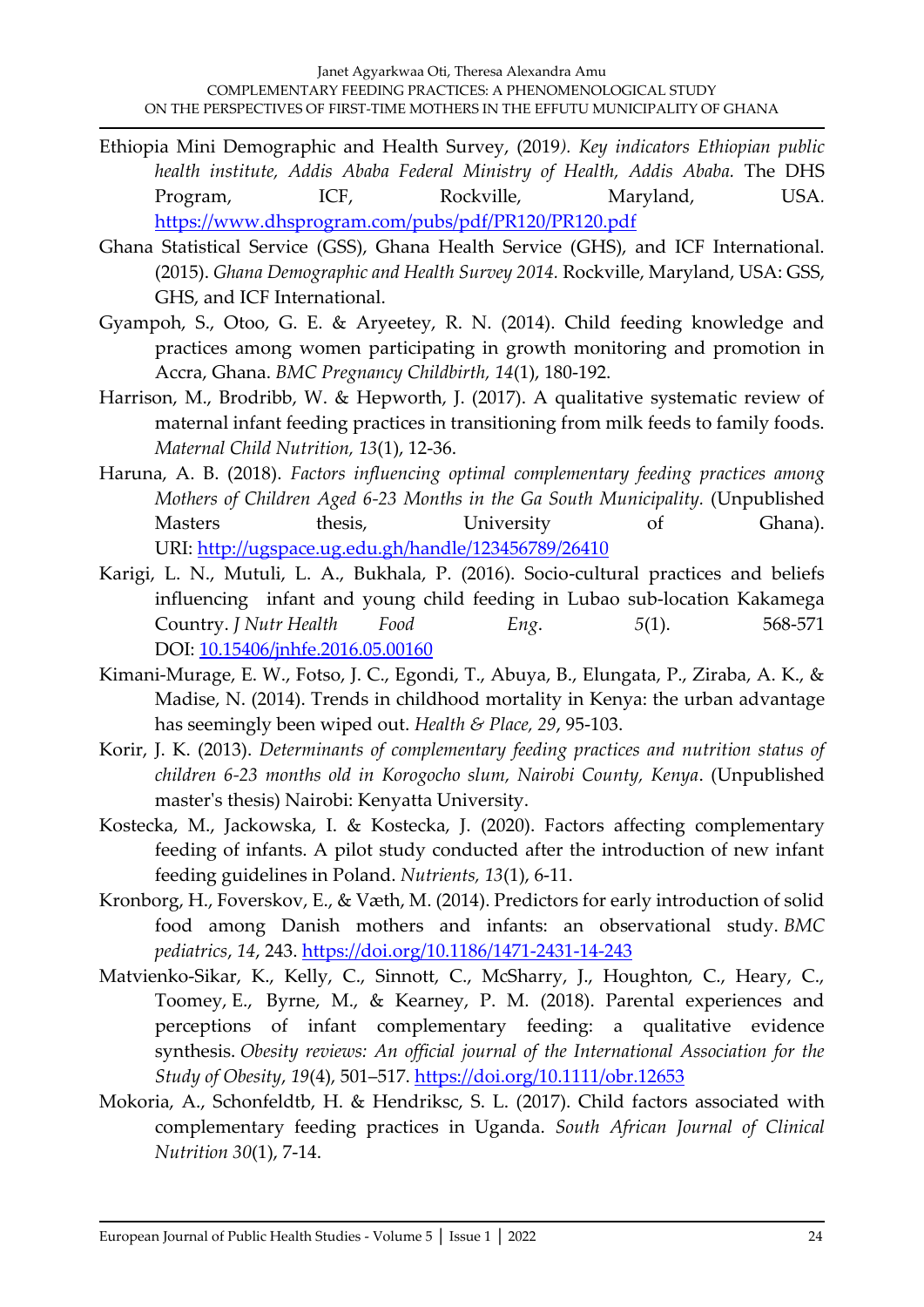- Molla, M., Ejigu T., & Nega. G. (2017). Complementary feeding practice and associated factors among mothers having children 6-23 months of age, Lasta District, Amhara Region, Northeast Ethiopia. *Advances in Public Health. 2017*, Article ID 4567829 <https://doi.org/10.1155/2017/4567829>
- Mulat, E., Alem, G., Woyraw, W. & Temesgen, H. J. B. N. (2019). Uptake of minimum acceptable diet among children aged 6-23 months in orthodox religion followers during fasting season in rural area, DEMBECHA, North West Ethiopia. *BMC Nutrition, 5*(1), 18-25.
- Myers, M. D. (2009). *Qualitative research in business & management.* Sage Publications Ltd.
- Njai, M. & Dixey, R. (2013). A study investigating infant and young child feeding practices in Foni Kansala District, Western Region, Gambia. *Journal of Clinical Medicine and Research 5*(6), 71-79.
- Onwurafor, E., Ani, J., Uchegbu, N., & Ziegler, G. (2020). Quality evaluation of fermented Maize-based Complementary Foods as affected by amylase-rich mungbean malt. *Journal of Food Stability. 3* (1): 26-37. 10.36400/J.Food.Stab.3.1.2020-0025.
- Parahoo, K. (2006). *Nursing research: Principles, process and issues.* (2<sup>nd</sup> ed.). Palgrave Macmillan, London.
- Patton, M. (2015). *Qualitative research and evaluation methods*. (4<sup>th</sup> ed.). Sage Publications, Thousand Oaks.
- Rapley, G. (2011). Baby-led weaning: transitioning to solid foods at the baby's own pace. *Community Practitioner, 84*(6), 5.
- Saaka, M., Larbi, A., Mutaru, S., & Hoeschle-Zeledon, I. (2016). Magnitude and factors associated with appropriate complementary feeding among children 6-23 months in Northern Ghana. *BMC Nutrition*, *2*(2),1-8.
- Saldana, J. (2013). *The Coding Manual for Qualitative Researchers* 2 nd ed. Sage Publications Asia-Pacific Pte Ltd 3 Church Street #10-04 Samsung Hub Singapore 049483
- Saunders, M., Lewis, P. & Thornhill, A. (2016). *Research Methods for Business Students.* (7th ed.). Pearson, Harlow.
- Schmidt-Traub, G., Kroll, C., Teksoz, K., Durand-Delacre, D. & Sachs, J. D. (2017). National baselines for the Sustainable Development Goals assessed in the SDG Index and Dashboards. *Nature Geosci 10*(1), 547-555.
- Sekaran, U. & Bougie, R. (2016). *Research methods for business: A skill-building approach.* (7<sup>th</sup> ed)., Wiley & Sons, West Sussex.
- Silverman, D. (2010). *Quality in qualitative research. Doing Qualitative Research*. Sage Publications. 268-291.
- Trochim, W. M. (2006). *Types of Reliability. Research Methods Knowledge Base, Web Center for Social Research Methods*. [https://www.socialresearchmethods.net/t/kb/reltypes.php](https://www.socialresearchmethods.net/t/kb/reltypes.php%20%20%20%20%20%20%20/)
- Udoh, E. E. & Amodu, O. K. (2016). Complementary feeding practices among mothers and nutritional status of infants in Akpabuyo Area, Cross River State Nigeria. *Springer Plus 5*(1), 20-73.
- United Nations Children Fund, (UNICEF, 2020). *Levels and trends in child mortality.*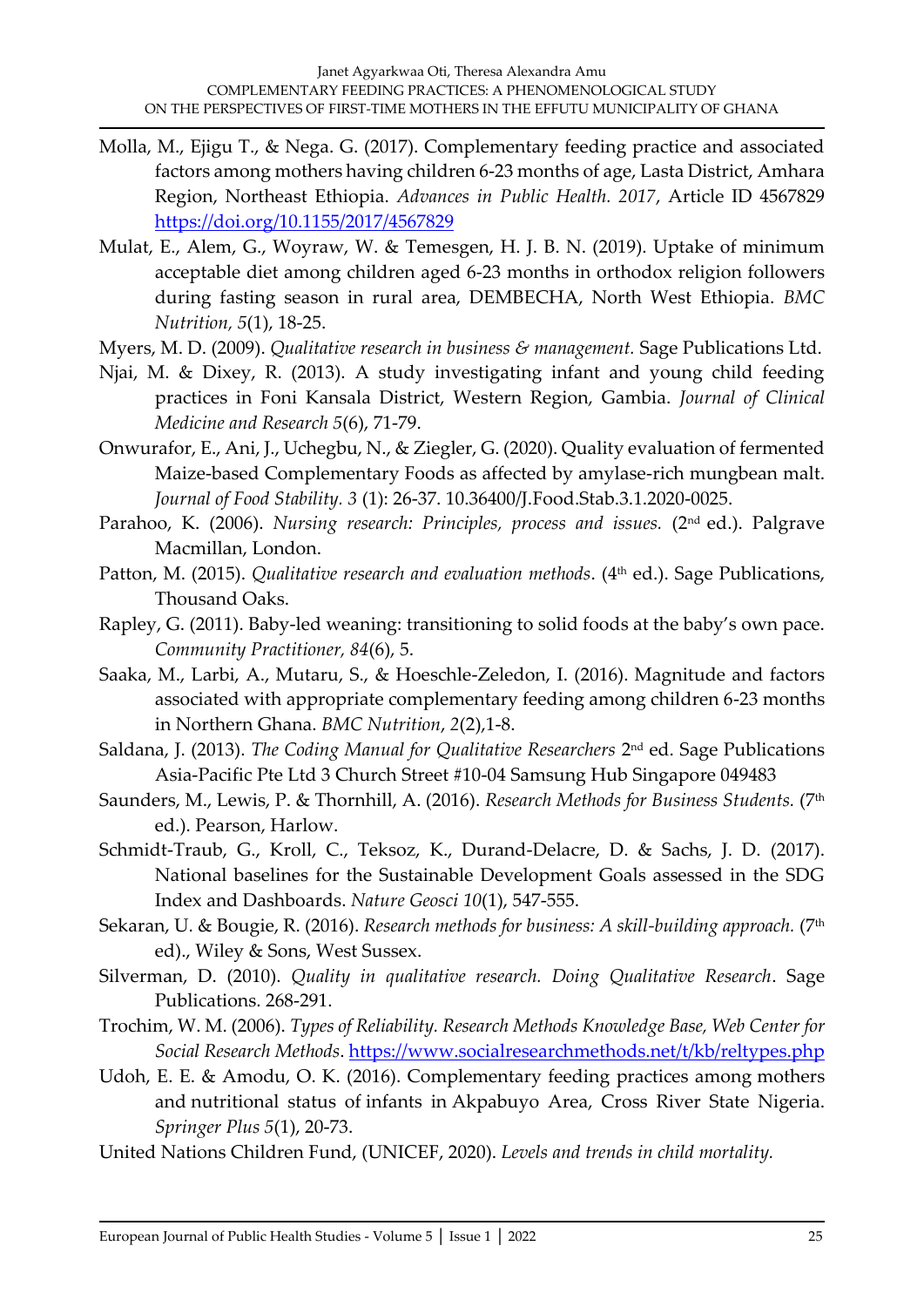- Walsh, A., Kearney, L., & Dennis, N. (2015). Factors influencing first-time mothers' introduction of complementary foods: a qualitative exploration. *BMC public health*, *15*, 939. <https://doi.org/10.1186/s12889-015-2250-z>
- Whitehead, D. & Annells, M. (2007). *Sampling and collecting data in qualitative research.* Sydney: Mosby-Elsevier.
- World Health Organisation, (2018). *Children: Improving survival and well-being.* [https://www.who.int/news-room/fact-sheets/detail/children-reducing-mortality.](https://www.who.int/news-room/fact-sheets/detail/children-reducing-mortality)
- World Health Organisation, (2015). *Postnatal Care for Mothers and Newborns Highlights from the World Health Organization 2013 Guidelines.* World Health Organization and Jhpiego 2015. All rights reserved. WHO/RHR/15.05
- World Health Organization, (2010). *Guiding principles for feeding of non-breastfed children*. WHO: Geneva.
- World Health Organization, (2017). *Global strategy for infant and young child feeding*. [http://www.who.int/nutrition/topics/global\\_strategy\\_iycf/en/.](http://www.who.int/nutrition/topics/global_strategy_iycf/en/)